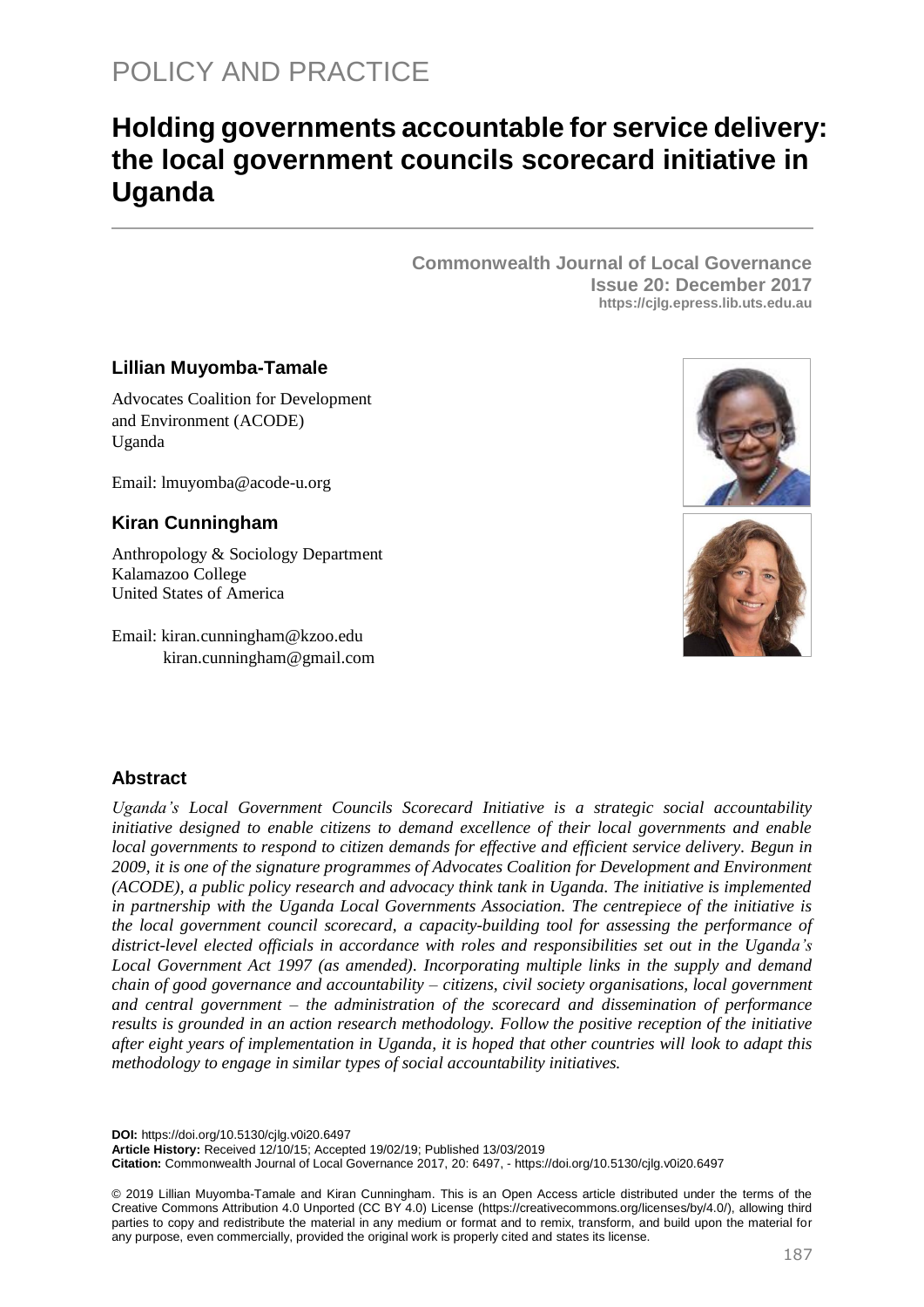## **Introduction**

 $\overline{a}$ 

Decentralisation in Uganda and many other developing countries promised a new deal for citizens, as increased transparency, accountability and citizen engagement were to lead to more effective and efficient delivery of public services. Research over the past decade on the effectiveness of decentralisation for improving service delivery has however shown mixed results. On the positive side, decentralisation in Uganda has in general terms fostered participatory planning and heightened a sense of local ownership and improved accountability (Okidi and Guloba 2006). Across the country improvement has been documented in the areas of healthcare, water, and increased enrolment of children in primary school. In addition, local revenue collection has increased tenfold over the last 15 years.

Nevertheless, in spite of these achievements there is widespread recognition that the delivery of public services is at best less than optimal or at worst has malfunctioned. Improvements in the key service areas of health, education, agriculture and roads are not commensurate with the levels of public investment in these areas. Rundown health centres and makeshift classrooms exist side by side with state-of-the-art private health centres and schools. Inadequacies in staffing and drug supplies continue to plague health centres. Moreover, local governments continue to be constrained by inadequate financial resources, difficulties with attracting and retaining qualified staff, as well as ongoing corruption, nepotism and elite capture [\(Bashaasha](#page-17-0) et al. 2011). Structurally, acrimony and conflict often bedevil and compromise service delivery. For instance, division of power between district chairpersons (the political head of the relevant jurisdiction) and resident district commissioners (appointed to represent central government's interest and monitor the district's activities) is contested and often creates conflict [\(Azfar et al. 2006\)](#page-17-1). Following a decade of working with local governments, African think tank Advocates Coalition for Development and Environment (ACODE) understood local governments were underperforming as expected by the law. One key identified problem was that while the country had been undergoing a democratisation process, government had largely remained unaccountable to citizens for its operations. At the local level citizens remained disengaged, with limited participation and voice in the running of public affairs. This consequently led to a democratic governance deficit characterised by poor service delivery.

In 2009 ACODE therefore developed the Local Government Council Scorecard Initiative (LGCSCI). The initiative is implemented in partnership with the Uganda Local Governments Association  $(ULGA)^1$ . A preliminary assessment of the performance of local government councils  $(LGCs)$  in Uganda concluded that systemic and measurable improvement in the quality of public services is

<sup>1</sup> ACODE (www.acode-u.org) is an independent public policy research and advocacy think tank based in Uganda, with operations in East and Southern Africa. ULGA (www.ulga.org) is an association for all local governments in Uganda, with the mission of uniting them and building their capacity for efficient and effective service delivery.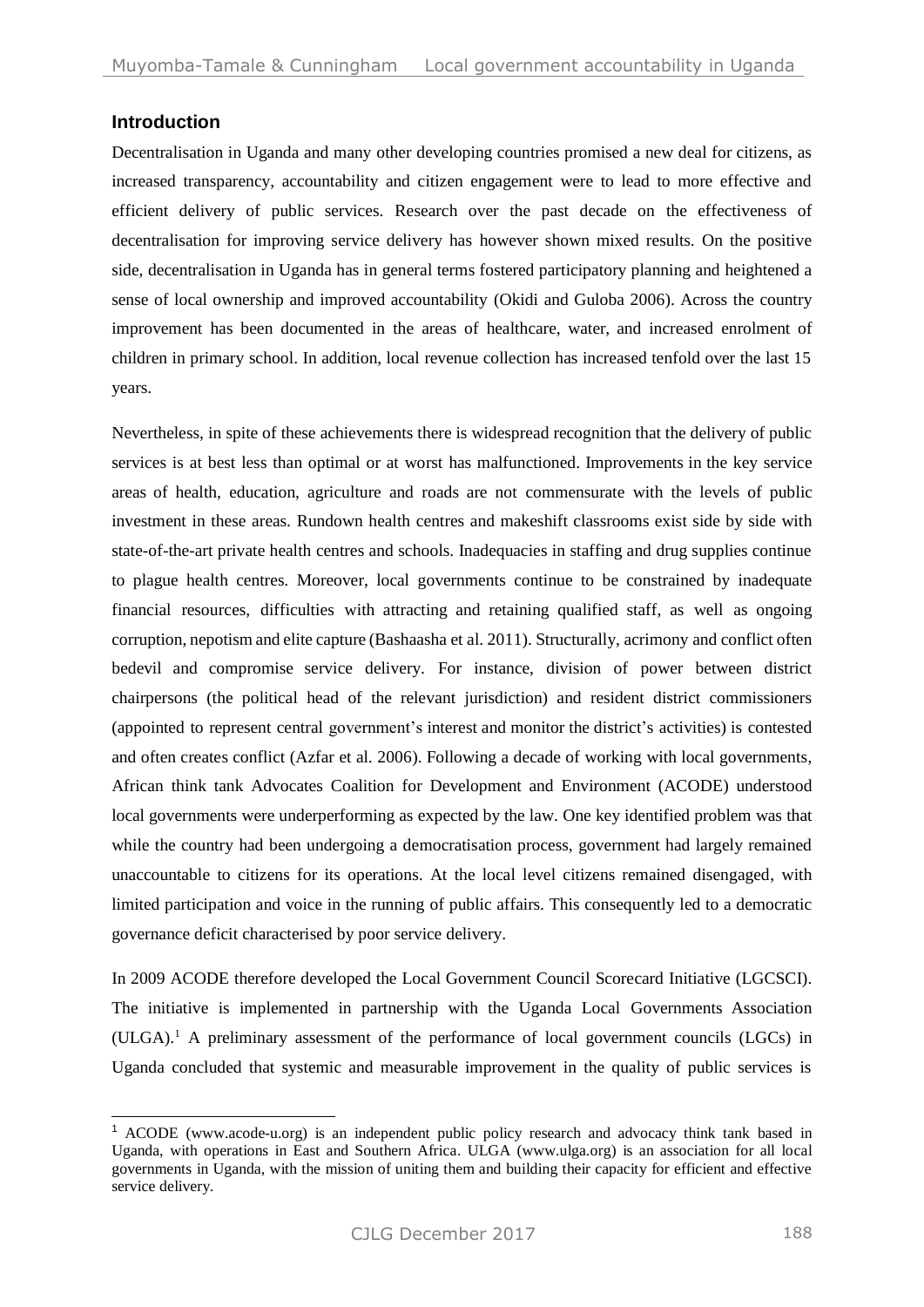fundamental to improving the confidence of citizens in both central and local governments. Furthermore, fully functional LGCs are the key link in the chain of public service delivery, providing an important source of power for citizens to counterbalance the power of central government [\(Tumushabe et al. 2010b\)](#page-18-0).

LGCSCI is a strategic social accountability initiative grounded in a sophisticated action research methodology. With the local government council scorecard as its centrepiece, LGCSCI increases the ability of citizens to hold their local government officials accountable for effective service delivery, and enhances the capacity of local government officials to respond to citizen demands.

## **Context of decentralisation**

Beginning in the 1980s, many African countries, including Uganda, started to devolve central government functions to local jurisdictions. This shift was in response to both internal and external factors. Centralised states were being pressured from within to enact policies that would provide for more local and regional autonomy. Decentralisation was also part of the structural adjustment package that many countries had to adopt in exchange for aid and loans from the World Bank and International Monetary Fund. Decentralisation was largely conceived as a vehicle that would improve governance and public service delivery by 1) improved allocated efficiency through better matching of public services to local preferences, and 2) increased productive efficiency through increased accountability of local governments to citizens, fewer layers of bureaucracy, and better knowledge of local costs [\(Kahkonen](#page-18-1) and Lanyi 2001). Empowering local governments to engage in localised planning and programme implementation, and creating citizen ownership of government to enhance accountability, would lead to the achievement of two desired goals: increased efficiencies in service delivery and an engaged citizenry better equipped to participate in the democratic process (Government of Uganda 2015).

The adoption of decentralisation as a foundation for good governance and public service delivery in Uganda began in 1987. After years of conflict and war, expectations were high that decentralisation would improve local governance, democratisation and service delivery, all of which were deemed critical for durable peace and political and economic stability. After more than three decades of implementation, however the results remain a 'mixed bag' of reform, progress, stagnation, disappointment, and in some cases outright reversals. Many analysts regard decentralisation, strong macroeconomic stability, and relative peace and security as among the primary reasons behind Uganda's quick recovery from the near state collapse in the mid-1980s. Other analysts, however, observe that decentralisation – the centrepiece of a modernising democratic discourse in the developing world – has proved problematic and challenging for several reasons: the sometimes conflicting roles of state agencies and elites, the international development community, local politicians; and lack of consistency and continuity in decision-making involving the allocative and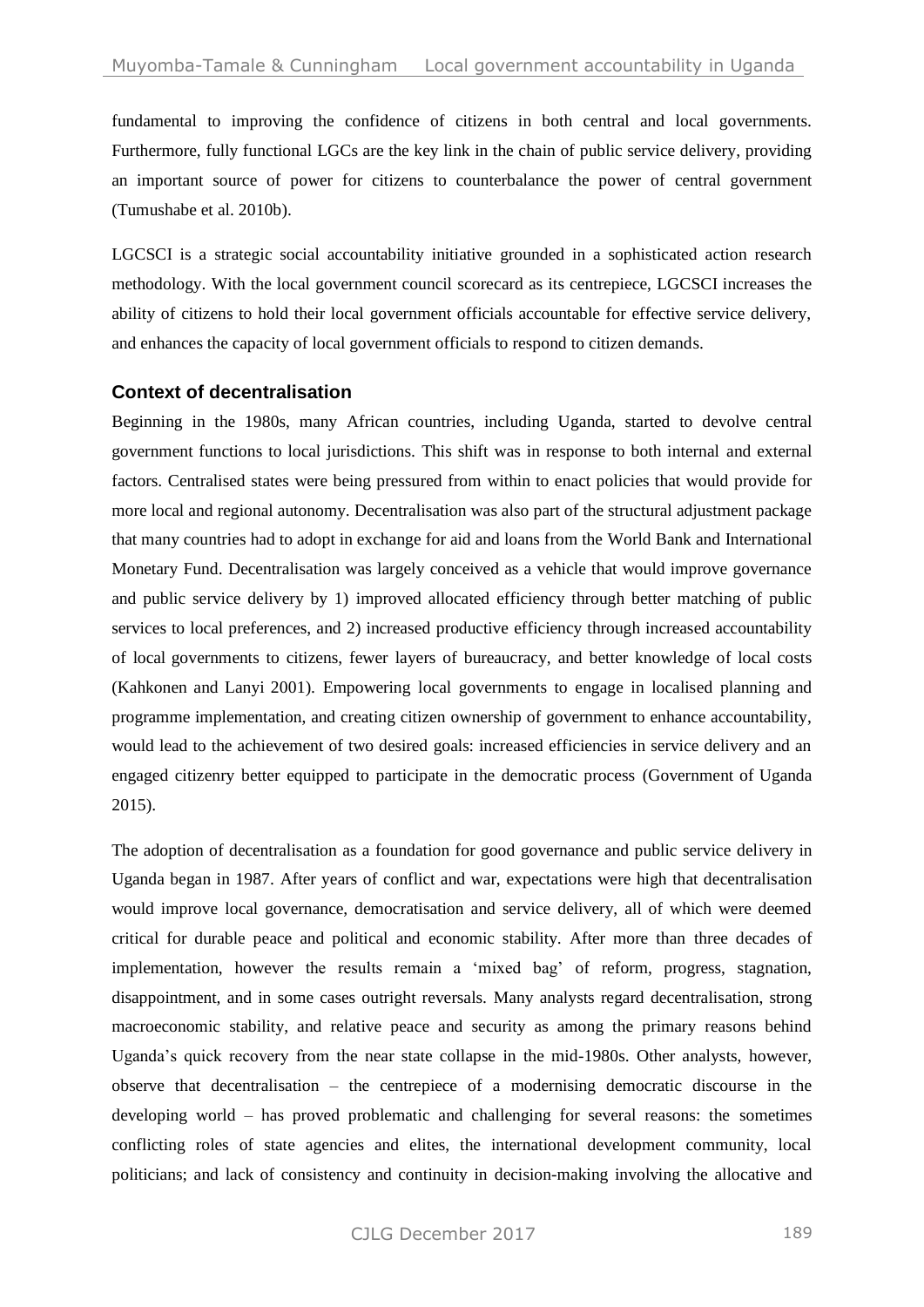implementation functions of the central state (or provincial states) affecting local governments and service delivery [\(Bardhan and Mookherjee 2006\)](#page-17-2). In the case of Uganda, the critical challenge to decentralisation has been that in taking that path, the country was venturing in a terrain where there were few and fragmented examples to learn from [\(Meyers 2014\)](#page-18-2). As such, the transition period has had its ups and downs and continues to be a work in progress. A key element of that work is building the capacity of local government leaders to do the job they have been mandated to do, and building the capacity of citizens to hold them accountable.

# **Theoretical and conceptual context**

LGCSCI is a strategic social accountability initiative that enables citizens to demand excellence of their local governments and enables local governments to respond effectively and efficiently to those demands. Lee (2011) argues that *accountability* is a benchmark of good governance and requires transparency in the relationship between government officials and citizens, a sense of obligation among government officials to be responsive to citizens, and an empowered citizenry capable of punishing their government representatives if they fail in this (Lee [2011\)](#page-18-3). *Social accountability* refers to building accountability through citizen engagement in which *"ordinary citizens and/or civil society organisations participate directly or indirectly in exacting accountability"* from public sector officials [\(Malena and Forster 2004,](#page-18-4) p. 3), often through the monitoring of public sector performance. *Social accountability initiatives* increase public sector performance by bolstering both citizen engagement and the public responsiveness of states, whereas *strategic* social accountability initiatives have *"a theory of change that takes into account the relationship between pro-change actions and eventual goals by specifying the multiple links in the causal chain"* [\(Fox 2014,](#page-18-5) p. 22)*.* A *tactical* approach, by contrast, is limited to a specific link in the causal chain.

The scorecard initiative is strategic. Whereas some social accountability initiatives focus primarily on a single link in the chain – e.g. citizens, civil society organisations (CSOs), or local governments – LGCSCI encompasses all of these. The initiative's central premise is that by monitoring the performance of LGCs and providing information about their performance to the electorate, citizens will be empowered and encouraged to demand accountability from their local elected officials. This increased demand, which it is envisaged CSOs and local governments will channel upwards to the national level, will ultimately result in a more engaged citizenry, a more responsive government, better performing local government officials, and more effective public service delivery. Activating this accountability chain requires building the capacity of the key stakeholders to demand and supply better governance and service delivery *and* building durable linkages through which the demand and supply can flow. LGCSCI project activities focus on both: enhancing the ability of communities, CSOs, and LGCs to demand improved service delivery, and creating the opportunities for productive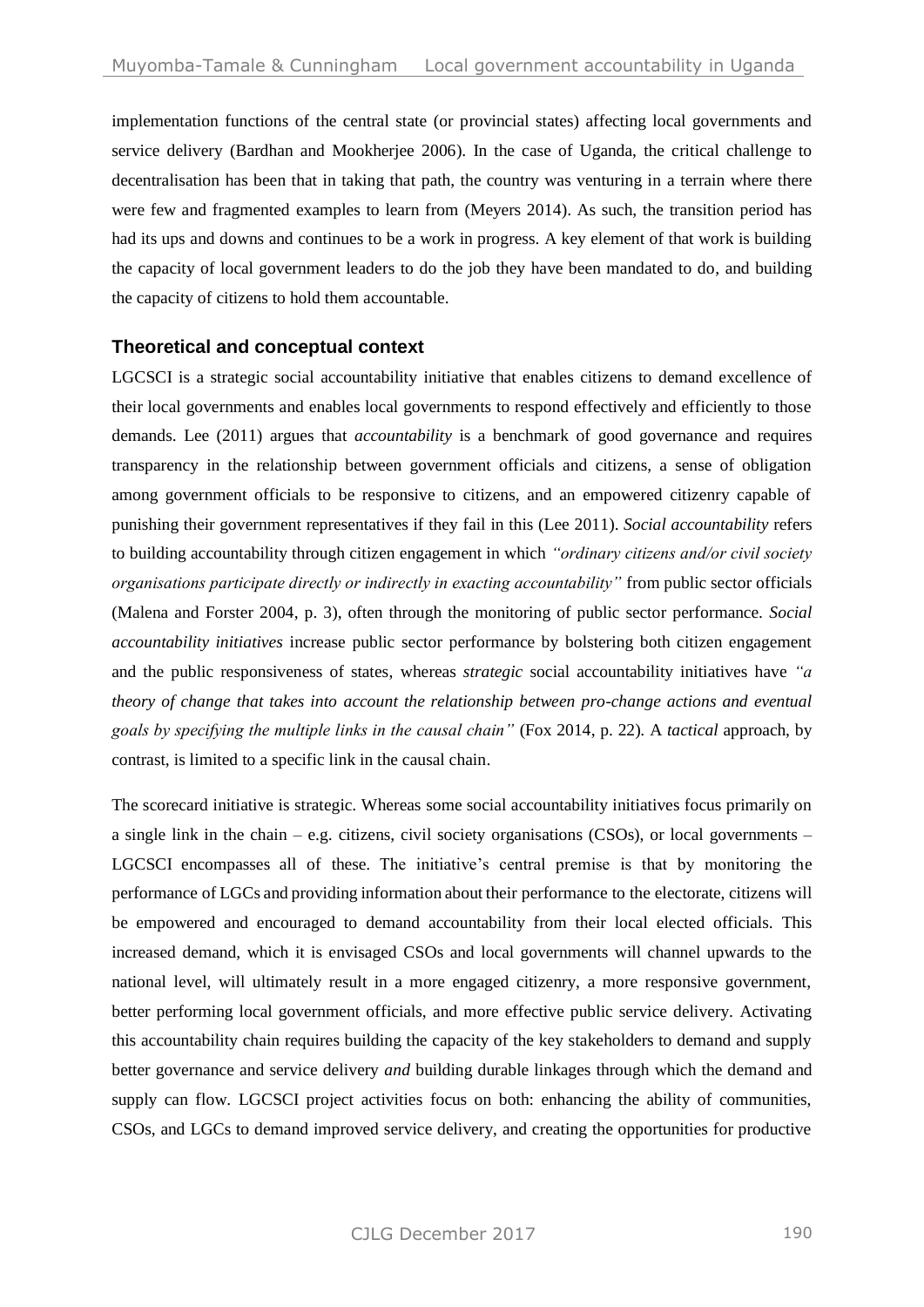engagement between these key actors through which these demands can be effectively made and responded to.

The LGCSCI assessment, and the rigorous data collection and dissemination methodology surrounding it, are central to the initiative. The scorecards are actually a set of four instruments used to assess performance of four local institutions: the LGC as a corporate body, the district chairperson, the district speaker, and individual councillors. Designed in accordance with the roles and responsibilities of LGCs as outlined in Uganda's Local Government Act 1997 (as amended), each scorecard comprises 60 to 80 indicators according to the roles and responsibilities of the four levels mentioned earlier (district council, district chairperson, district speaker and councillor). Individual indicators are assigned a maximum point score and add to a maximum 100 points. Councillors, chairpersons, speakers and councils as a whole are required to provide concrete evidence of their performance for each indicator, and the results are published and disseminated at the community, district, and national levels. (A more detailed discussion of the scorecard methodology is provided below.)

The scorecard is designed to fit into what some refer to as the 'missing middle' of social accountability initiatives, with a view to turning uninformed citizens into informed citizens, unresponsive government into responsive government, and unaccountable government into accountable government [\(Odugbemi and Lee](#page-18-6) 2011). Its effectiveness as a tool for catalysing accountability and good governance is maximised by the presence of what Fox (2014) refers to as *"voice"* and *"teeth".*

Citizen 'voice' is a key component of strategic social accountability initiatives. *Voice* refers to the various ways in which citizens – either as individuals or in organised formations – can express their opinions and concerns, putting pressure on service providers, policy-makers and elected leaders to provide better services or to advocate for them (Cornwall and Leach 2010). Reviews of social accountability initiatives have shown, however, that results from initiatives that rely solely on citizen voice are generally weak (Fox [2014;](#page-18-5) Lee [2011;](#page-18-3) [Joshi](#page-18-7) 2013; [Gaventa and McGee](#page-18-8) 2013). Many citizen report card initiatives suffer from this problem. Researchers have found, however, that citizen voices can be strengthened with the involvement of interlocutors or intermediaries who facilitate two-way communication between governing bodies and citizens, and bridge cultural and power gaps [\(Fox](#page-18-5) [2014\)](#page-18-5). Within the LGCSCI, both ACODE and local CSOs play this role as they interface with citizens and act as a conduit for citizen voice during the process of scorecard data collection and dissemination.

However, even with amplification of citizen voice by interlocutors, effective social accountability initiatives also still need 'teeth' – i.e. capacity and willingness of government actors to respond to voice. This could be, for example, through following recommendations that emerge from citizen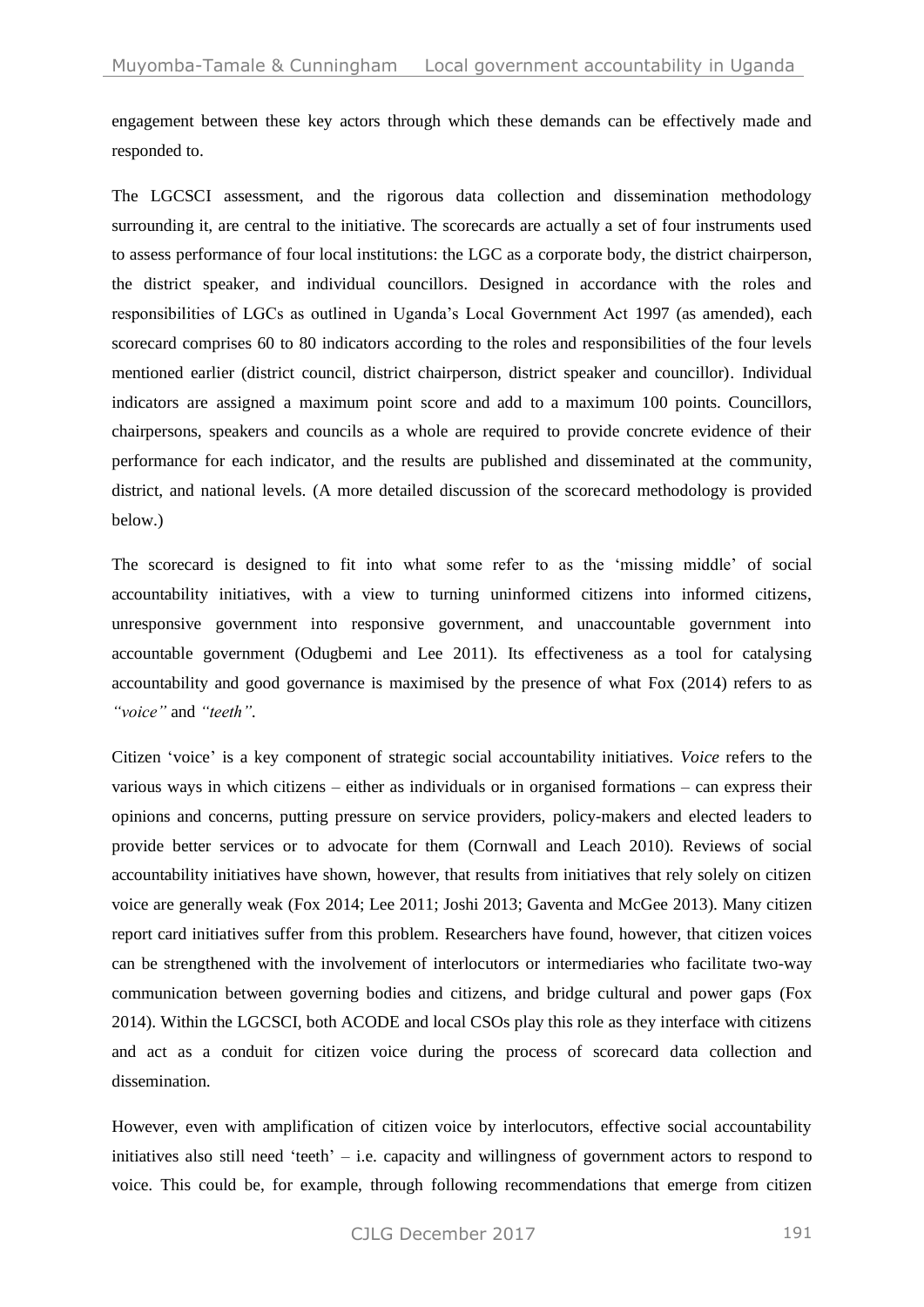engagement processes. It could also include governmental capacity to change practices and structures that inhibit transparency through, for example, investigating grievances and changing incentive structures to discourage wasteful, abusive or corrupt practices [\(Fox 2014\)](#page-18-5). The publication and dissemination of scorecard results at the community, district and national levels makes visible individual councillors' performance on a broad range of good governance indicators, and provides citizens with very concrete information about their elected officials. It also promotes healthy competition between councils to achieve top performance rankings. Equally significant, however, is the enhancement of government capacity to respond to citizen voice that is built into the action research methodology underlying LGCSCI.

## **The scorecard methodology**

-

The LGCSCI methodology, described in ACODE's annual scorecard reports<sup>2</sup> is grounded in an action research methodology. It combines capacity-building with evidence-based assessment of the ability of elected political leaders to fulfil their mandate (Bainomugisha et al. 2014), which is defined in Uganda's Local Government Act 1997 (as amended). This is unlike many citizen report card initiatives, which are more akin to basic consumer satisfaction surveys (Joshi [2013;](#page-18-7) Deichmann and Lall 2007).

Although some positive lessons were gleaned from the parliamentary scorecard that was implemented in Uganda between 2005 and 2008, the local government scorecard is different as it focuses more on a *demand-side model of monitoring and accountability*. Tumushabe et al. (2010a) argue that what was missing in the parliamentary scorecard was the realisation that citizens can be extremely powerful when they are equipped with information and empowered to demand quality service delivery from their leaders. In such a demand-side model, the roles of three major actors have to be recognised and activated through the monitoring process and deliberate outreach and capacity-building activities. The model suggests that the first and most important group of actors is citizens (Tumushabe et al. 2010a). The LGCSCI annual assessments therefore focus on ensuring that citizens access accurate information about the performance of their leaders.

Tumushabe et al. (2010b) further argued that when citizens have information about the performance of their councillors, they become empowered to demand better performance or express their disapproval by writing and submitting petitions to the speaker of council, writing letters to their councillor and engaging through meetings. The continuous existence of this demand builds upward pressure from the local councillor to the district council and upward to national elected leaders in parliament and other ministries. The model further emphasises that in order for this to happen, citizens should be fully aware not only of their own obligations but also of the roles and responsibilities of their elected leaders. Consequently, the model suggested the need to have an assessment standard with

<sup>&</sup>lt;sup>2</sup> This extraction of methodology was done with consent from ACODE [\(www.acode-u.org/LGCSCI\)](http://www.acode-u.org/LGCSCI).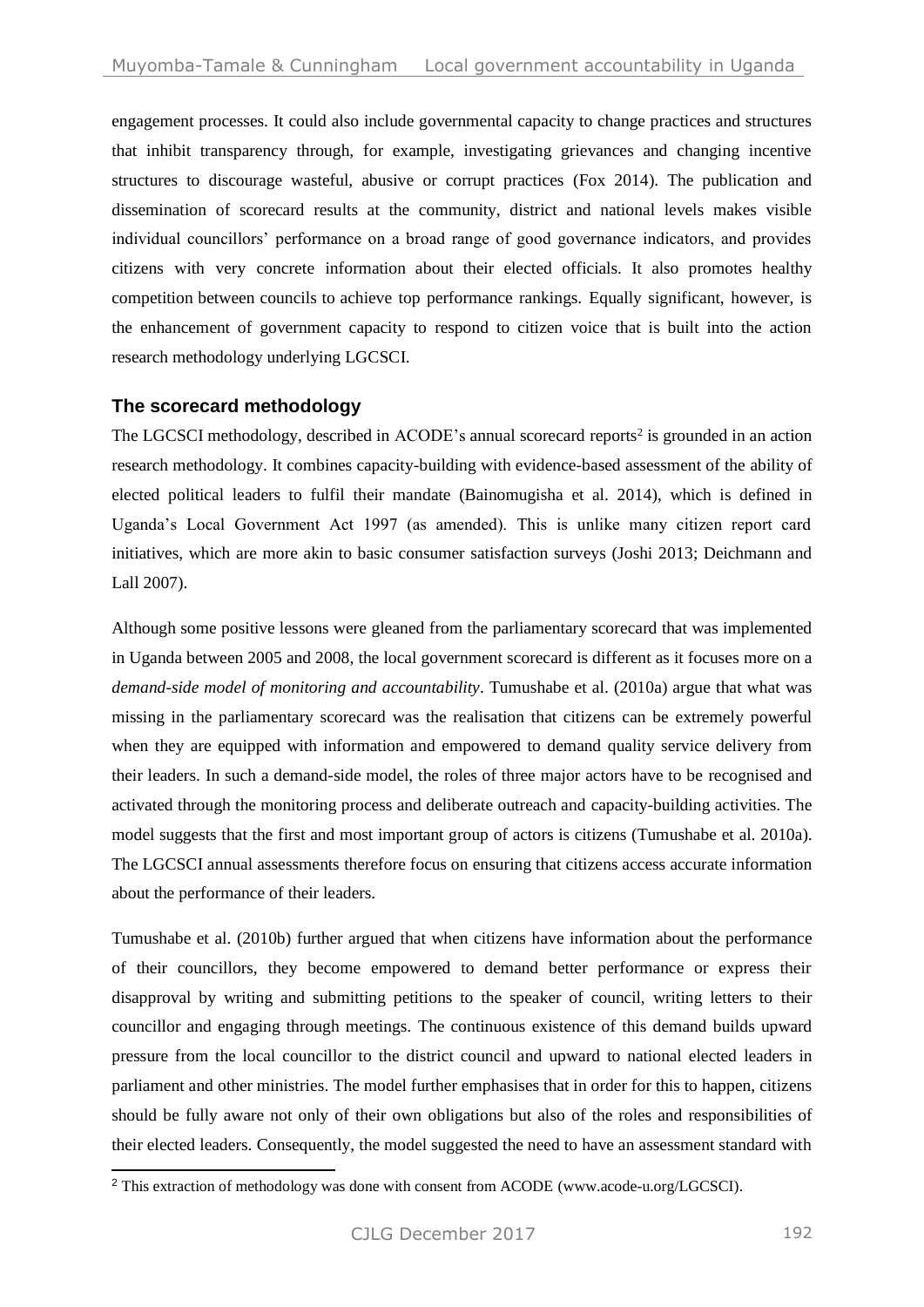a clearly defined set of parameters and indicators where the functions become the major ingredient in building demand for improved service delivery. Essentially, unlike the methodology used in the parliamentary scorecard, the demand-side model puts citizens at the centre of the scorecard initiative.

While LGCSCI assesses political accountability, it is not a 'name and shame' undertaking. Instead, as an independent intervention, it is geared towards continuous training in order to equip political leaders to effectively fulfil their mandates. This consideration informs the design of the assessment tools and methods in such a way that researchers who are based at sub-national level can carry out capacitybuilding through and beyond the data collection process.

Importantly, the LGCSCI focuses primarily on the performance of the political arm (elected leaders) in regard to local governance. This means the initiative encompasses both executive and legislative arms working with their bureaucratic technocrats, but does not directly assess the technical or judicial arms. Unlike the central government's annual assessment of performance of minimum standards for technical staff, the scorecard initiative focuses on the political arm to deepen the demand side of democracy at local government level under Uganda's decentralised local governance system.

The first assessment, for the financial year (FY) 2008–2009, was conducted in ten districts.<sup>3</sup> Ten new districts<sup>4</sup> were included during the second assessment for FY 2009–2010. In 2010, the status of Kampala District was raised to that of a city authority, which disqualified Kampala from the subsequent assessments<sup>5</sup>. The third assessment, for FY 2011–2012, was conducted in 26 districts.<sup>6</sup> The fourth assessment, for FY 2012–2013, maintained the 26 districts while the fifth assessment brought the total of assessed districts to 30.<sup>7</sup> Funding for the assessment of the first 26 districts was provided by the Democratic Governance Facility in Uganda, while funding for the four new districts was from the Governance, Accountability, Participation and Performance programme of USAID. Both development partners continue to support the initiative to this date. Scorecard reports for each assessment year were published and disseminated to local governments, CSOs and citizens (see, Tumushabe et al. 2009, [2010a,](#page-18-9) [2011,](#page-18-10) [2013;](#page-18-11) [Bainomugisha et al.](#page-17-3) 2014).

#### *Scorecards and local government structure*

-

The scorecards are designed to assess whether elected political leaders and their representative organs deliver on their electoral promises of promoting good governance; and, specifically, improving public

<sup>3</sup> Amuria, Amuru, Hoima, Kampala, Kamuli, Luwero, Mbale, Moroto, Nebbi and Ntungamo.

<sup>4</sup> Bududa, Buliisa, Gulu, Jinja, Moyo Mpigi, Mukono, Nakapiripirit and Rukungiri and Soroti.

<sup>&</sup>lt;sup>5</sup> The enactment of the KCCA Act in 2011 transformed the identify and functionality of Kampala from an ordinary local government into a government entity with direct funding and supervision from central government.

<sup>&</sup>lt;sup>6</sup> In addition to the 20 original districts, Agago, Lira, Kabarole, Kanungu, Mbarara and Tororo were also assessed.

<sup>7</sup> By further including Apac, Arua, Masindi and Nwoya.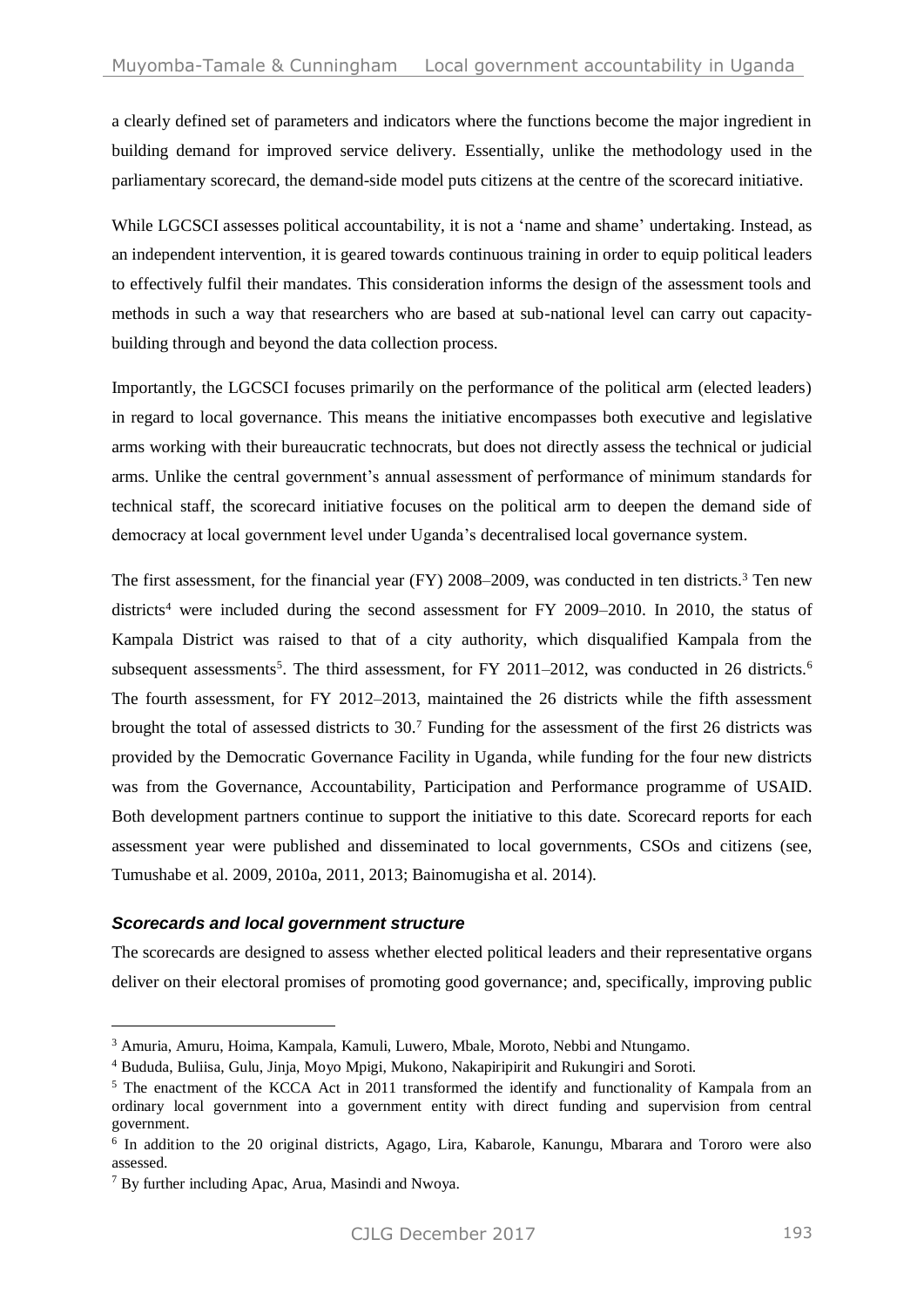service delivery and ensuring political accountability. In Uganda, LGCs are composed of councillors elected to represent geographically defined areas. Each council also has members elected to represent special interest groups such as women, youth, and people with disabilities. The scorecard system recognises four categories of members – chairpersons as members of the executive, district speakers, councillors, and the council as a whole – and each category has a separate scorecard. The assessment usually focuses on the previous financial year (1 July to 30 June), and lasts for a period of five months. The main building blocks in the LGCSCI scorecard are the principles and core responsibilities of local governments. These are set out in the Constitution and the Local Governments Act. They are classified into five categories or broad themes: (i) financial management and oversight; (ii) political functions and representation; (iii) legislation and related functions; (iv) development planning and constituency servicing; and (v) monitoring service delivery of the National Priority Programme Areas (NPPAs).

In the scorecard, these themes are referred to as 'parameters'. The parameters are broken down into a set of quantitative and qualitative indicators reflecting the statutory responsibilities and functions of the elected leader or institution being assessed.

#### *Data collection and verification processes*

Assessing the political performance of local governments is a painstaking and meticulous process. One has to define the indicators upon which data is to be collected for each category, and match the timing of the assessment to the processes of political governance at sub-national level, according to the country's financial and political calendars. Determining the final scores for the scorecards involves the collection and analysis of both qualitative and quantitative data. The process of data collection usually begins in June (the last month of the year under review) with assembling evidence from existing documents that contain records of council and councillor performance on most indicators. Based on this information, structured interviews are conducted with individual councillors, chairpersons and speakers during the month of July in order to verify and also understand fully the quantitative scores. In the case of the district council scorecard a technical officer, the clerk to council, is the main respondent. The respondents are given liberty to refer to documents or refer the researcher to documents to ensure accuracy and corroborate what they are saying. Information from structured interviews is then augmented and verified through key informant interviews, civic engagement meetings, and field visits, most of which take place between July and August. A brief description of each of these data collection methods follows.

**Document review:** This process involves an extensive review of both published and grey literature, official government reports, and opinion articles. Key literature reviewed for LGCSCI annual assessments is derived from service delivery and infrastructure reports, budgets, planning documents, and minutes of district councils and their committees. The review provides the first source of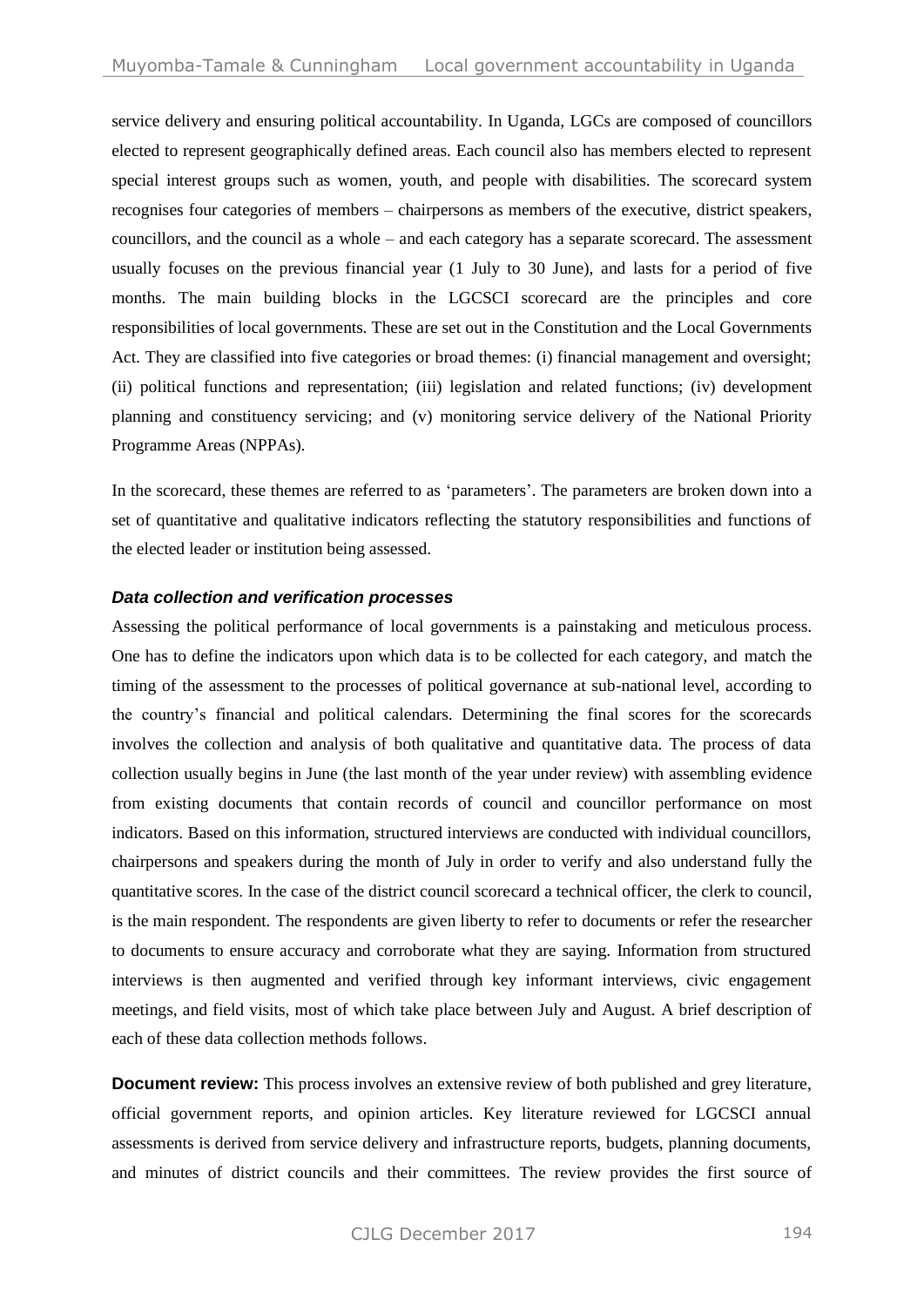information to the district research team, and empowers district researchers to conduct structured interviews from an informed position. Through the review process, policy gaps may be identified and shared with policy-makers for action, even before the scoring process is complete.

**Structured interviews:** These are the first steps towards establishing the numerical scores for the scorecard parameters. As many councillors as possible are engaged in a face-to-face interview structured around the scorecard. This process is vital for collecting oral evidence, which is assessed later against documentary evidence. The information collected in structured interviews is also verified through field visits to specific service delivery units. There, unstructured interviews are conducted with service users at the units. Observation of service delivery units is supplemented with photography to verify assertions and claims of councillors.

**Civic engagement meetings (CEMs):** CEMs were introduced in 2015. Before CEMs, the LGCSCI methodology included focus group discussions (FGDs) with community members in areas where service delivery units are found. However, the FGDs were not as effective as they left out many community members and were not sufficiently reflective of the social accountability dimension of the initiative. CEMs address this civic engagement gap. As a social accountability initiative, the scorecard aims at building the capacity of citizens to demand better services using evidence on the delivery of services and conduct of their leaders. This capacity-building aim is achieved through organising CEMs at sub-county level (a level of local governance below the district). The CEMs are used as platforms to communicate elected leaders' scorecard results to their constituents. They are also used for civic education, by informing citizens about their duties as well as the roles and responsibilities of their elected councillors and chairpersons of districts and sub-counties. The mobilisation of participants at the CEMs targets organised groups like women, youth and the elderly, as well as professionals such as health workers and teachers. It is envisaged that these organised groups will share the information with other citizens with whom they come into contact on a daily basis. The outcomes of the CEMs are Civic Engagement Action Plans (CEAPs). These plans usually specify the most pressing issues on which citizens will urge their elected leaders to improve. Citizens commit to work together, with the support of their leaders, to draft petitions and letters to councils or in organising community meetings to solve existing problems. The outcomes from the CEMs and CEAPs have been empowering: citizens have been able to meaningfully engage their leaders with evidence, and leaders have become more responsive to an engaged citizenry. As citizens engage and leaders respond, the social accountability cycle is complete.

**Key informant interviews:** Key informant interviews are conducted with technical officers in the district, including chief administrative officers, heads of departments, clerks to councils, senior administrative secretaries (responsible for sub-counties), and service delivery unit heads. These interviews focus on collecting summary information on the status of service delivery and verifying the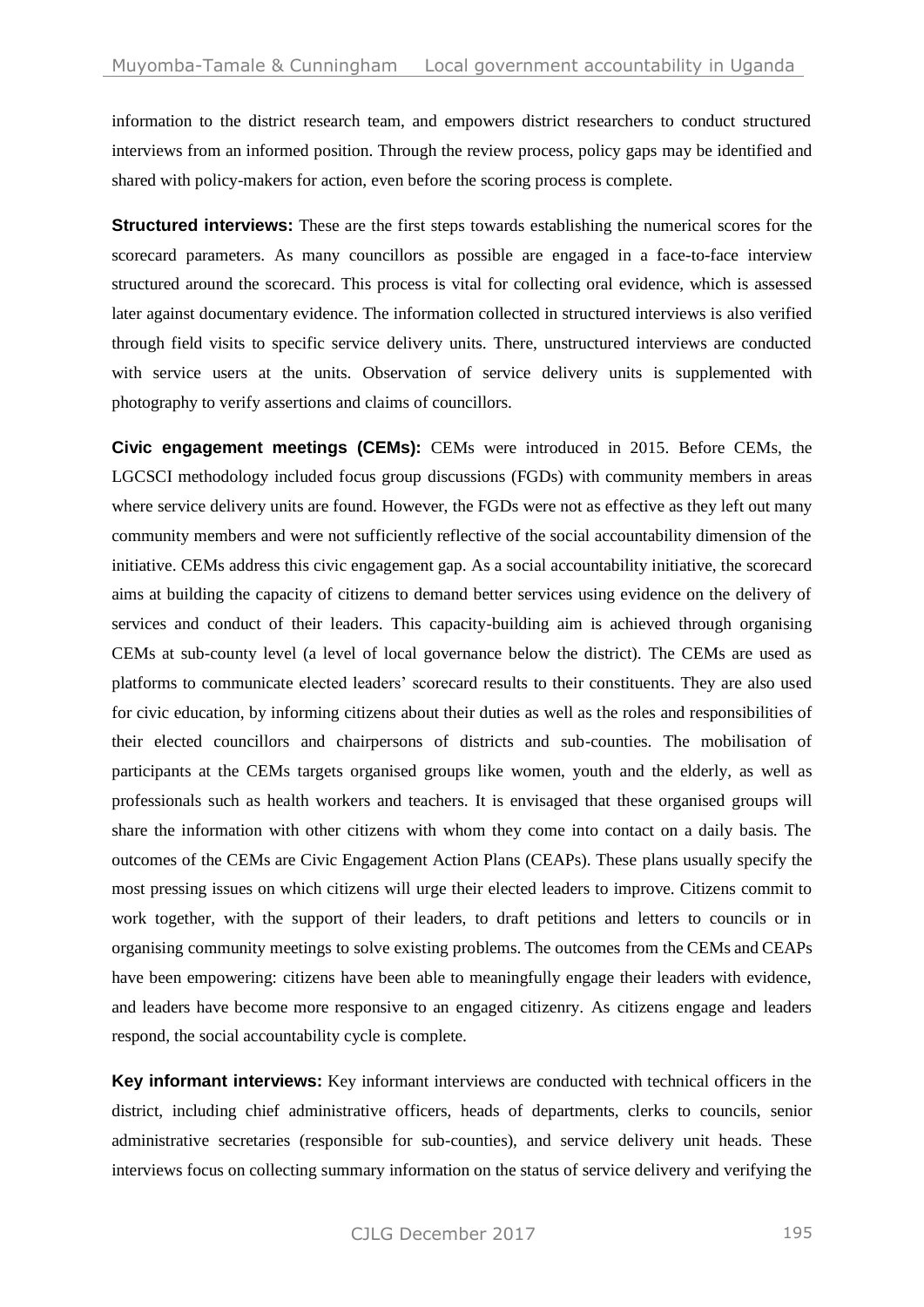actions undertaken by the political actors during the financial year. The foregoing description demonstrates that the ultimate scores awarded result from a multifaceted data collection process and the triangulation of various types of data, information sources and methods. The validity and reliability of the scores is further enhanced by a multi-layered verification process during the month of September.

The process of generating the scorecard begins with the district research team responsible for collecting the data for each indicator. These researchers assign the initial scores. The second layer involves the lead researchers in each district, who supervise the fieldwork and review the scores assigned by the field researchers. The lead researchers are responsible for drafting the district-specific reports through which scorecard results are disseminated. The third layer comprises the LGCSCI core team at ACODE, which is responsible for the final validation of data. This team reviews every scorecard to ensure that the scores awarded are consistent with the evidence provided.

With an average of 30 scorecards per district, the core team verifies over 850 scorecards every year. After verification, scores are computerised using the EpiData software package, and subsequently imported into SPSS where correlations and descriptive summaries are generated for each district. This process usually lasts a period of two months: October to November. 8 (See [Bainomugisha et al. 2014](#page-17-3) for a more detailed presentation of the methodology.)

## *The scorecards*

-

Figure 1 is a picture of the first page of a completed scorecard for a district councillor. (The content of the scorecards varies for chairpersons, speakers and councils, but the format is largely the same.) The main headings – LEGISLATIVE ROLE and CONTACT WITH ELECTORATES – are the parameters. Column one contains the performance indicators, column two indicates the number of marks associated with each indicator, and researchers use the third column to describe the evidence upon which a score was awarded. On the scorecard in Figure 1, we see the indicators, scores and comments related to the councillor's performance in two of the five parameters – legislative role and contact with electorates. Councillors have four primary responsibilities within the legislative area: participation in plenary sessions, participation in committees, moving motions for approval as resolutions, and providing special skills and knowledge to the council or committee. In dialogue with a task group of key stakeholders, including ULGA, the LGCSCI team developed specific indicators to assess performance in each area. For example, good performance in the area of participation in

<sup>&</sup>lt;sup>8</sup> Through LGCSCI's action research methodology, local government leaders have embraced the scorecard as a self-assessment tool that helps them to improve their performance through the years. With the exception of the past two years where ACODE registered some resistance from a few local government leaders, there has not been much resistance in the past six years. Leaders who perform poorly always use their assessment results to perform better in the subsequent assessments.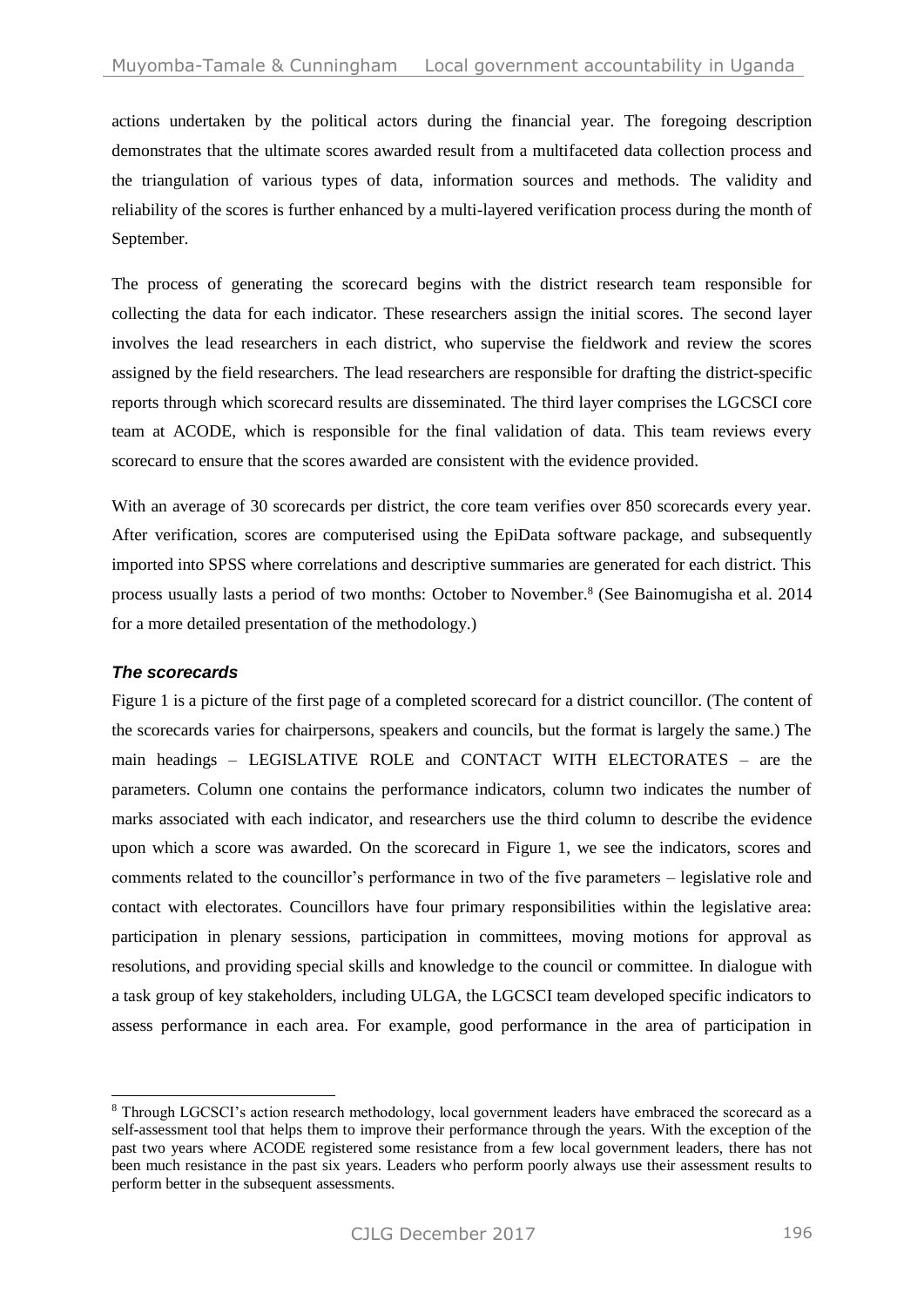plenaries (i.e. district council meetings) is measured using three indicators: attending at least four times, debating at least four times, and debating issues related to service delivery.

*Figure 1: A snapshot of a councillor scorecard*



In the example included, this particular councillor attained the minimum threshold of least four meetings (attended six meetings in total), debated an issue related to service delivery (in this case, education), but did not debate at least four times in the district council meetings. Thus, he received marks for the first and third indicators, but not for the second. Since scores are "*all or nothing*" he received five out of the eight marks possible in this performance area. The rationale for adopting the *"all or nothing"* approach is guided by the need for district leaders to aspire for excellence as opposed to simply focusing on the basic minimum standards of service delivery. As explained earlier, the weight or marks attached to each indicator in all the scorecards is a product of extensive consultations with a local government expert task group and district leaders who review and agree on the scorecard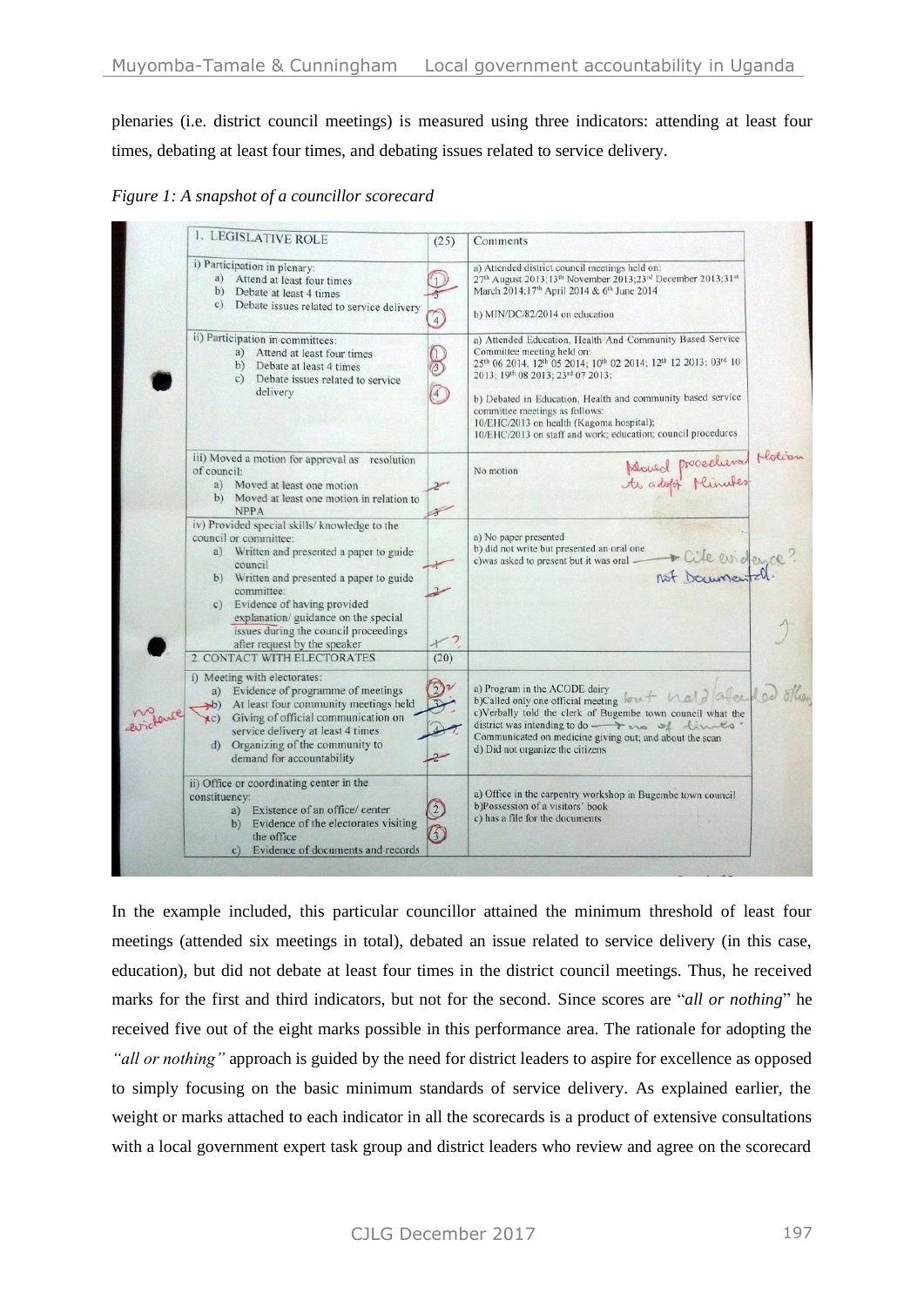methodology on an annual basis. Indicators that are considered to be more important that others in deepening democratic governance and civic participation will automatically carry more marks.

The scorecard example also illustrates the verification process through the difference in pencil as well as blue and red ink. Focusing on the first performance area (Meeting with Electorates) in the CONTACT WITH ELECTORATES parameter, we see that the field researchers initially awarded the councillor marks for the second and third indicators (note circled scores with pencil), but a subsequent review of the scorecard by a member of the LGCSCI core team at the secretariat crosschecked and verified the evidence attached to the scorecard and noted that there was insufficient evidence for those marks to be given and they were therefore crossed out. The blue ink has been used in the second layer of verification while the red ink is the final layer of verification before marks are awarded.

## *Presentation of final scores*

Once scores have been finalised, scorecard reports are prepared for each district. These reports contain the scores for district council, chairpersons, speakers and each individual councillor. The centrepiece of each district's report is the table with councillors' scores, ranked in order of highest to lowest overall score. Figure 2 contains part of one such table.

| <b>Identifiers</b> |                     |                         |              |              |         | Performance                            |            |                          |              | Legislative Role |                |              |           |                           | Contact with<br>Electorate |         |                       | <b>Monitoring NPPAs</b> |                       |                       |                |                   |                |              |               |
|--------------------|---------------------|-------------------------|--------------|--------------|---------|----------------------------------------|------------|--------------------------|--------------|------------------|----------------|--------------|-----------|---------------------------|----------------------------|---------|-----------------------|-------------------------|-----------------------|-----------------------|----------------|-------------------|----------------|--------------|---------------|
| Name               | olitical Party<br>۵ | <b>Zonstinuoncy</b>     | Gender       | <b>Terms</b> | 2011/12 | a<br>∼<br>ø<br>$\overline{\mathbf{z}}$ | 쯴<br>2013, | change<br>$\overline{a}$ | Plenary      | <b>Jommittee</b> | dotion         | pecial skill | iub total | electorate<br>eeting<br>÷ | Diffice                    | ubtotal | meetings<br>ub county | <b>Icalth</b>           | Education             | Agriculture           | Vater          | oads<br>œ         | 보              | ENR          | Sub Total     |
|                    | NRM                 | Kira TC                 | м            | 1            | 69      | 88                                     | 91         | 3                        | s            | 8                | $\circ$        | 1            | 17        | 11                        | 9                          | 20      | 10                    | 7                       | 7                     | 7                     | 6              | 7                 | 5              | 5            | 44            |
|                    | DP                  | Ssisa                   | м            | 1            | 58      | 83                                     | 88         | 6                        | s            | 8                | 0              | o            | 16        | 11                        | 9                          | 20      | 10                    | 7                       | 7                     | 7                     | б              | 7                 | 3              | 5            | 42            |
|                    | <b>NRM</b>          | Nansana TC              | M            |              | 66      | 85                                     | 87         | $\overline{\mathbf{2}}$  | $\mathbf{s}$ | 8                | 5 <sub>5</sub> | $\circ$      | 21        | 11                        | $\overline{9}$             | 20      | 10                    | $\overline{7}$          | $\overline{7}$        | $\overline{\partial}$ | 6              | $\overline{\tau}$ | $\mathbf{1}$   | 5            | 36            |
|                    | <b>NRM</b>          | Kalini SC/TC            | F            |              | 58      | 76                                     | 85         | 12                       | s.           | 8                | $\circ$        | $\circ$      | 16        | 11                        | $\overline{9}$             | 20      | 10                    | $\overline{7}$          | $\mathbf 6$           | $\overline{7}$        | 6              | $\overline{7}$    | 5              | $\mathbf{1}$ | 39            |
|                    | <b>NRM</b>          | Masulita &<br>Namayumba | F            | 1            | 57      | 76                                     | 85         | 12                       | 8            | 8                | 5              | 0            | 21        | 11                        | 9                          | 20      | 10                    | 7                       | 7                     | 3                     | 6              | 7                 | 3              | 1            | 34            |
|                    | DP                  | Nansana TC              | F            | 1            | 62      | 76                                     | 80         | 5                        | 5            | s                | 0              | 2            | 15        | 9                         | 9                          | 18      | 10                    | 7                       | 6                     | 7                     | 4              | з                 | 5              | 5            | 37            |
|                    | <b>DP</b>           | Katabi                  | M            |              | 65      | 54                                     | 76         | 41                       | 8            | 8                | 5 <sub>1</sub> | $\circ$      | 21        | $\overline{9}$            | $\mathsf{Q}$               | 18      | 10                    | $\overline{\partial}$   | $\overline{7}$        | $\overline{7}$        | $\overline{4}$ | n                 | $\circ$        | 5            | 27            |
|                    | <b>NRM</b>          | <b>Nabwern</b>          | M            | 1            | 67      | 77                                     | 75         | $-3$                     | $\mathbf{s}$ | 8                | 5              | 1            | 22        | $\mathsf{D}$              | $\mathsf{S}$               | 18      | 10                    | $\mathfrak{z}$          | $\overline{\partial}$ | 1                     | 6              | $\overline{7}$    | $\circ$        | 5            | 25            |
|                    | NRM                 | Mende                   | F            | 1            | 45      | 69                                     | 74         | 7                        | 5            | 8                | 5              | 0            | 18        | 9                         | 9                          | 18      | 10                    | 7                       | 3                     | 7                     | 0              | $\mathbf{1}$      | 5              | 5            | 28            |
|                    | NRM                 | Kalini TC               | м            | 1            | 69      | 74                                     | 73         | $-1$                     | 8            | 8                | 5              | o            | 21        | 9                         | 9                          | 18      | 10                    | $\mathbf{1}$            | 1                     | 7                     | 4              | 1                 | 5              | 5            | 24            |
|                    | <b>NRM</b>          | Masuliita SC/TC         | M            | 1            | 50      | 68                                     | 73         | $\overline{7}$           | s            | s                | 5              | $\circ$      | 21        | 11                        | $\overline{9}$             | 20      | 10                    | 5                       | $\circ$               | $\mathbf{1}$          | $\overline{4}$ | $\overline{\tau}$ | $\mathbf{1}$   | $\ddot{}$    | $\mathbf{22}$ |
|                    | DP.                 | Wakiso                  | M            |              | 62      | 66                                     | 72         | $\mathbf{9}$             | 8            | 8                | 5              | $\circ$      | 21        | $\mathbf{9}$              | $\mathbf{9}$               | 18      | 10                    | $\mathbf{1}$            | 5                     | $\mathbf{1}$          | $\overline{4}$ | $\overline{\tau}$ | $\mathbf{1}$   | $\ddot{}$    | 23            |
|                    | DP                  | Nsangi                  | F            | 1            | 58      | 67                                     | 69         | 3                        | 8            | 8                | 5              | 1            | 22        | 9                         | 9                          | 18      | 10                    | $\mathbf{1}$            | ٥                     | 3                     | 0              | 5                 | 5              | 5            | 19            |
|                    | <b>FDC</b>          | Nangabo                 | F            | 1            | 56      | 53                                     | 69         | 30                       | 5            | 8                | 0              | 0            | 13        | 11                        | 9                          | 20      | 10                    | 1                       | 4                     | 7                     | 4              | 4                 | 1              | 5            | 26            |
|                    | <b>NRM</b>          | Namayumba               | M            |              | 59      | 64                                     | 67         | 5                        | s            | 8                | 5              | $\circ$      | 21        | $\mathsf{D}$              | $\overline{9}$             | 18      | 10                    | $\mathbf{1}$            | $\circ$               | 7                     | $\bullet$      | 5                 | $\mathbf{1}$   | 4            | 18            |
|                    | <b>NRM</b>          | Kira TC                 | F            |              | 59      | 70                                     | 67         | -4                       | 8            | 8                | 5              | $\circ$      | 21        | $\mathsf{D}$              | $\overline{9}$             | 18      | 10                    | $\mathfrak{z}$          | $\overline{7}$        |                       | $\circ$        | $\mathbf{1}$      | 5 <sub>5</sub> | 1            | 18            |
|                    | DP                  | Nabwern                 | F            | 1            | 63      | 71                                     | 66         | -7                       | s            | 8                | $\circ$        | 1            | 17        | 9                         | 9                          | 18      | 10                    | 7                       | 1                     | 1                     | ۰              | 5                 | 3              | 4            | 21            |
|                    | NRM                 | Sissa, Kasanje, Bussi   | F            | ١            | 50      | 54                                     | 66         | 22                       | 5            | 8                | $\circ$        | $\circ$      | 13        | 9                         | 9                          | 18      | 10                    | 6                       | 6                     | 7                     | 0              | $\circ$           | 1              | 5            | 25            |
|                    | <b>DP</b>           | Wakiso TC               | $\mathbf{M}$ |              | 57      | 30                                     | 66         | 120                      | 8            | s                | 5              | $\circ$      | 21        | $\overline{9}$            | $\overline{9}$             | 18      | 10                    | $\overline{7}$          | $\overline{7}$        |                       | $\circ$        | 1                 | $\circ$        | $\mathbf{1}$ | $17\,$        |

*Figure 2: Summary of performance for district councillors (FY 2013–2014)*

Source: ACODE Public Service Delivery and Accountability Report Series No. 34 [\(Namara-Wamanga et al.](#page-18-12) [2014\)](#page-18-12)

The first five columns of the table contain basic information about the councillor (name, political party affiliation, sub-county represented, gender, and number of terms in office). Following that are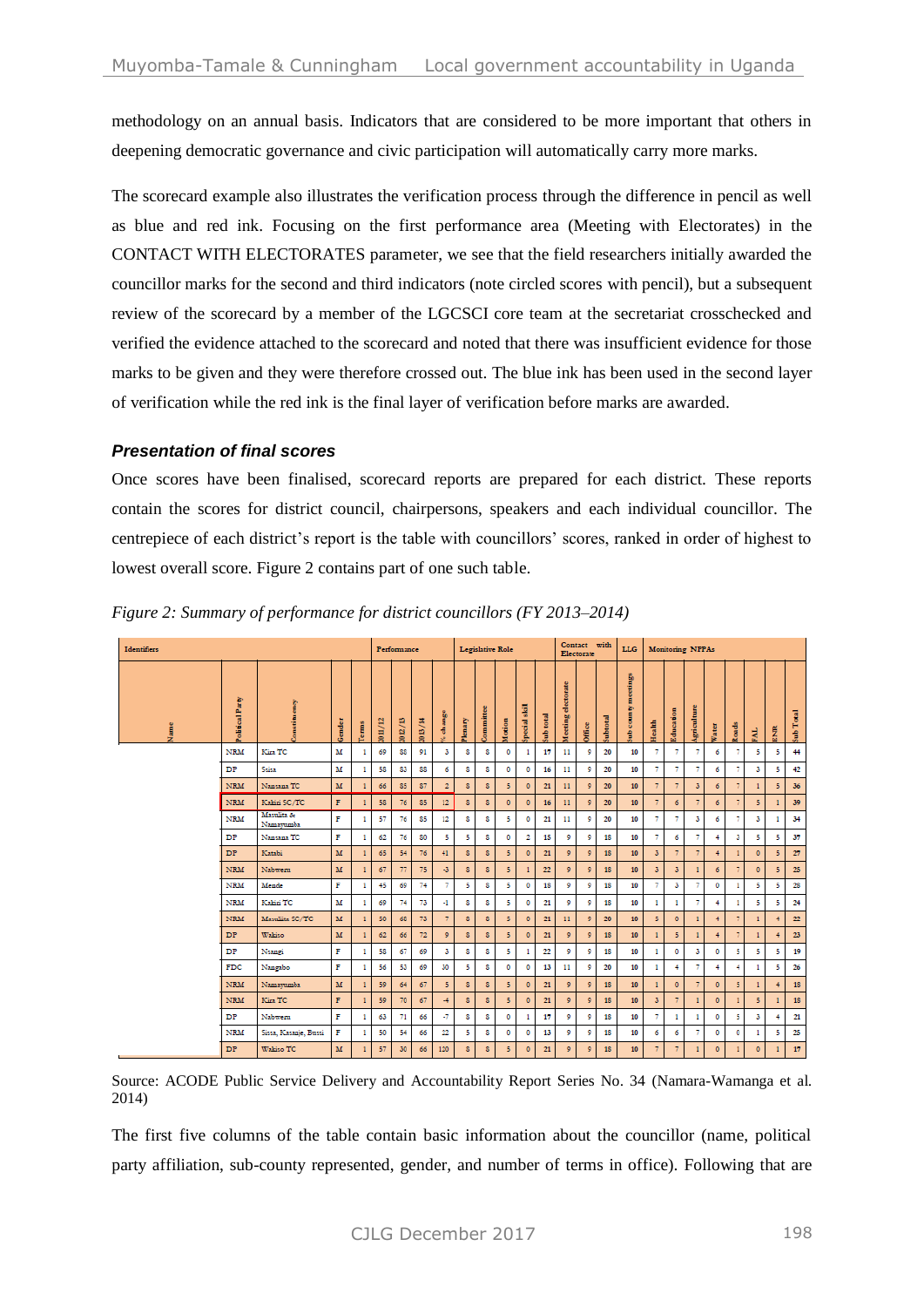columns associated with the overall performance of each councillor. While this scorecard report was for FY 2013–2014, scores from the previous two financial years are also included so that citizens and others can see trends in their councillors' performance over time. In addition, the report includes a column showing the percentage change in the overall score from the previous year.

In the example used in Figure 2, citizens from Kakiri Town Council are able to see that their female councillor (fourth row, highlighted with red box), scored 85 points and was in joint fourth position overall. The information in the columns under the 'Performance' heading reveal that the councillor's performance has been steadily improving from 58 points in FY 2011–2012 to 76 points in FY 2012– 2013 and then to 85 points during 2013–2014. Her recent score represents a 9 point or 12% increase over the previous year. This kind of presentation makes it easy for citizens to track the performance of their councillors over a period of time, an important aspect of being able to hold their councillors accountable before any election.

The scorecard report also includes scores for councillors' performance on each parameter. As explained in the discussion of Figure 1, there are multiple indicators for every parameter; the score on the report is the sum of the scores for each indicator. For example, the scores for monitoring each of the NPPAs are arrived at by adding together the councillor's scores on three separate indicators: a) conducting visits to service delivery sites; b) preparing quarterly monitoring reports on site visits; and c) taking follow-up action on issues raised in the reports.

The reports also include an accompanying narrative that highlights particular achievements and challenges and provides additional information connected to factors affecting performance. Below is an excerpt from the Wakiso District report, associated with the scorecard in Figure 2, that highlights and offers an explanation for the higher scores of councillors who sit on the District Executive Committee (DEC).

*Membership in certain committees also played a role in the high level of performance of councillors. For instance, councillors that also served as members of the DEC had greater opportunities and facilitation to fulfil their roles more effectively than councillors who were not members of the DEC. A councillor that serves as a DEC member is entitled to the full-time service of council that presents him/her privileges of an office, emoluments and allowances, making execution of his/her roles easier.* 

Not only are the parameter-specific scores and accompanying narrative context important for enhancing citizen 'voice', as people are able to use the data to hold their local elected officials accountable in specific performance areas, but this level of detail is also helpful to those being scored as it highlights jobs well done and provides specific targets for improvement. Moreover, the scores give the LGCSCI team a sense of where more 'teeth' are needed as well, i.e. more government capacity to respond to citizen voice. For example, referring again to the NPPAs in Figure 2, monitoring of the service delivery sectors continues to be a challenge for all but the very top-scoring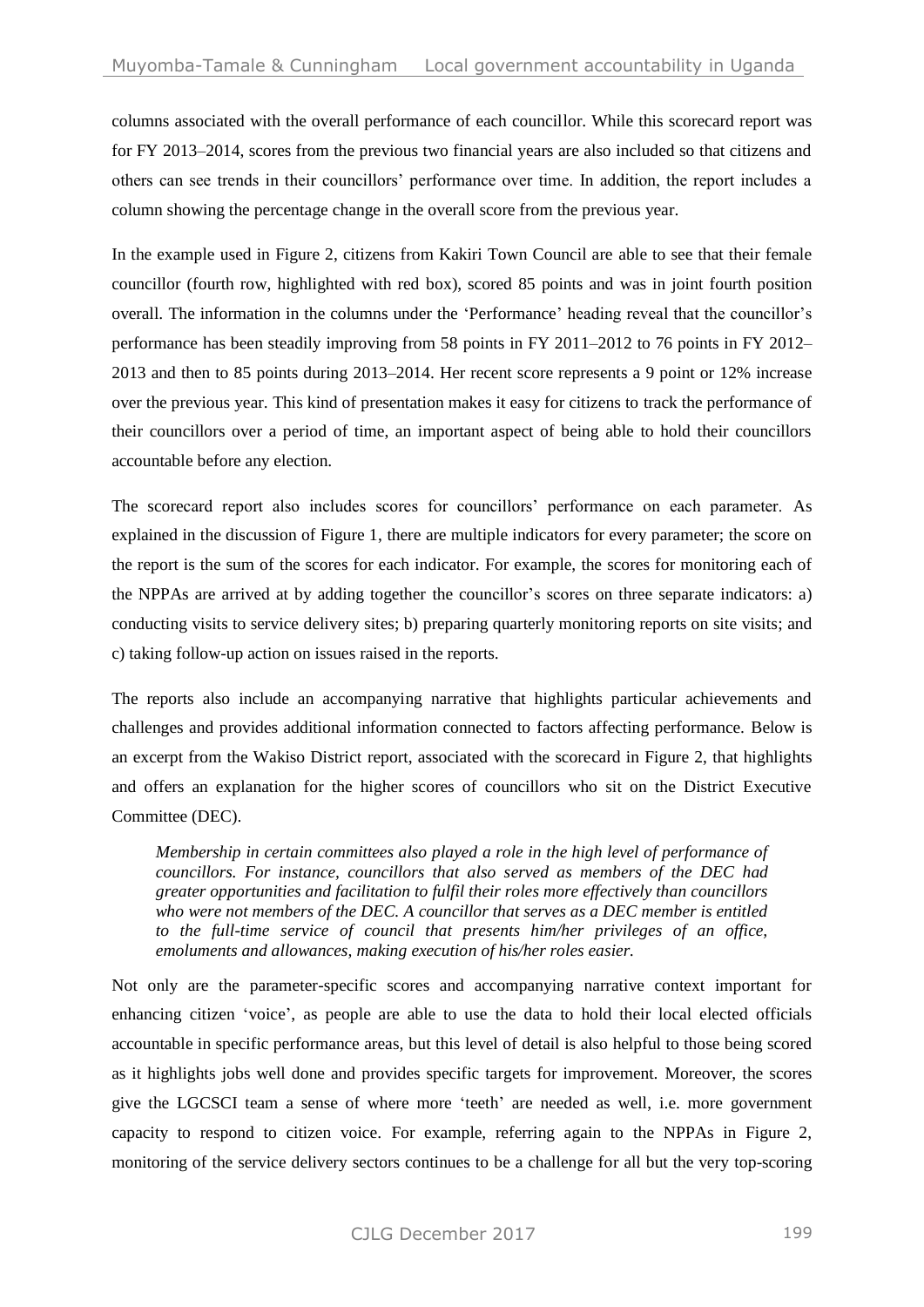councillors. When the team dug deeper into this, they realised that there are significant budgetary and transportation constraints that impinge on councillors' ability to discharge their responsibilities in this area. Armed with this information, the project team, ULGA and the councillors themselves have begun to demand that more resources be provided to them by central government specifically for monitoring service delivery. This is an excellent example of how the scorecard, and the LGCSCI project more broadly, triggers upward demand for accountability: not just from citizens to their local governments, but from local governments to central government as well.

## **Lessons learned and ongoing adjustments**

When the scorecard was initiated in 2009 there was initial resistance by political leaders, who feared that the assessment would be used by their political opponents to undermine them. This has however since changed, because the majority of politicians have come to appreciate the usefulness of the scorecard in making them effective and efficient in their work. The Memorandum of Understanding signed between ACODE and ULGA to implement the scorecard initiative speaks to the endorsement from local government leaders from all the districts in Uganda.

They also know that even if they do not achieve the status of top performer, being able to document improvement in performance is appreciated by voters. The capacity-building work that accompanies the scorecard process is multifaceted and has evolved over the course of the initiative. From the beginning, each round of assessment has begun with a *scorecard inception meeting*, organised to prepare the leaders for the next round of assessment. During these meetings councillors are reminded about where they are underperforming and how they can improve. Because the scorecard itself is set up in accordance with the official roles and responsibilities of local government leaders, councillors' understanding of their own roles is deepened through this process.

The past nine years have also provided ACODE with opportunities to address capacity gaps. A number of innovative ideas have been implemented with the aim of keeping the initiative relevant in changing social and economic times. The *councillors' diaries* are tailor-made products of the initiative, whose purpose was to address the problem of poor record-keeping by elected leaders. The councillors' diaries were introduced in 2011 and have since been a great source of information for verification of the final scorecards. Each district councillor and chairperson is given a diary where daily activities are recorded. The diaries also include information that would be useful to councillors, including a summary of elected leaders' roles and responsibilities, service delivery standards, and the budget cycle. Over the years, record-keeping has improved, which has in turn translated into improved performance.

The *local government SMS platform* is another innovation that was introduced in 2013 to create space within the civic infrastructure for citizens to engage their elected leaders in real time and at minimal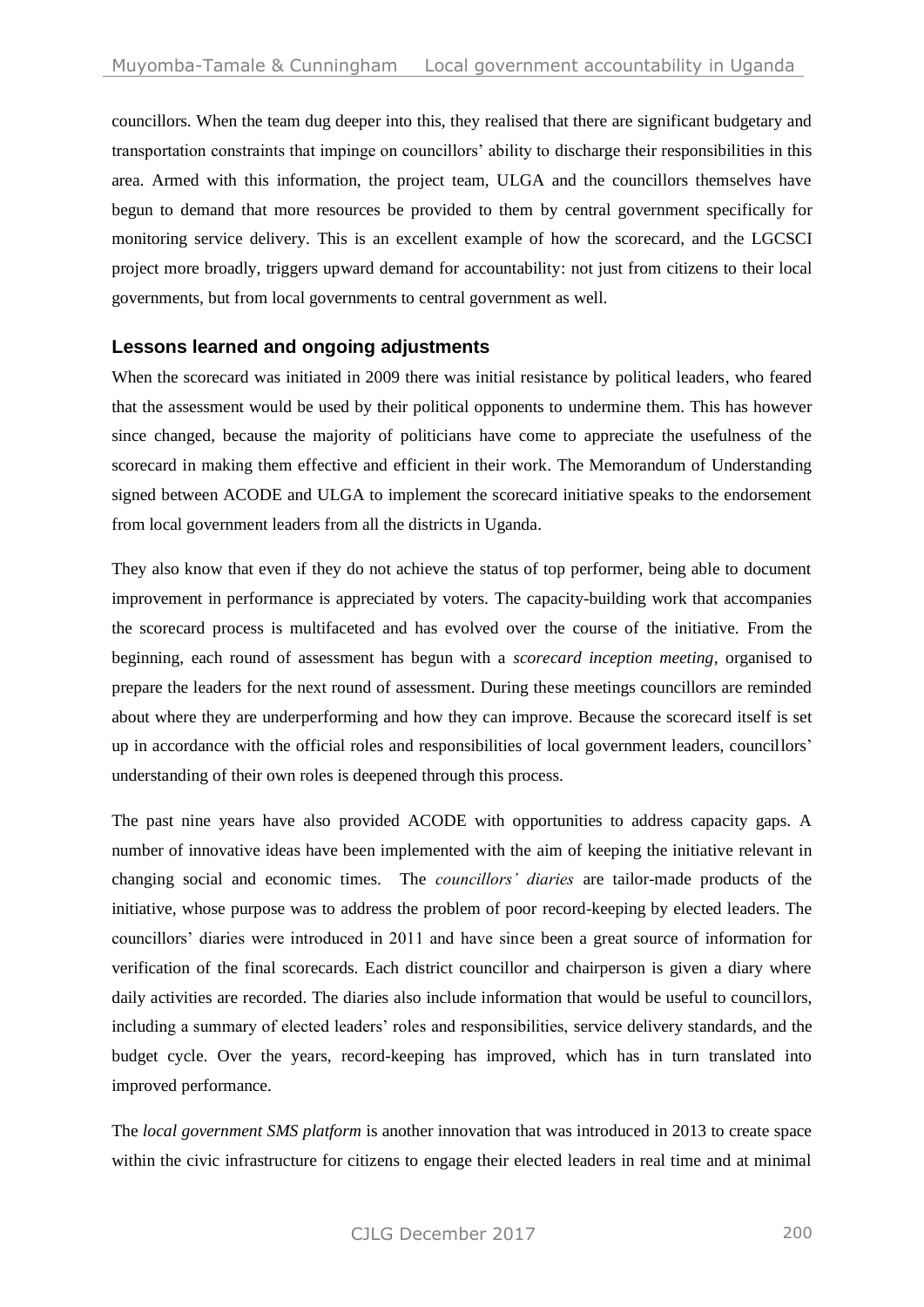cost. The platform aimed to address the problem of high transport costs that district councillors face during monitoring of service delivery units. Since councillors are not adequately resourced to monitor government programmes on a regular basis, monitoring of distant service delivery units had tended to be ignored. With the SMS platform, however, citizens are trained to use it to send messages about social service deficiencies in their constituencies. Elected leaders are also trained to receive and respond to the messages. It is hoped that elected leaders use this information to make informed decisions about priorities for service delivery. The more informed district councillors are, the more focused council debates become.

At the beginning of 2013, *peer-to-peer learning forums* were also introduced to the initiative as an avenue for councillors to learn from each other. During the first two years, the learning forums involved taking councillors from a lower performing district to a higher performing one, to provide an opportunity for districts to share best practices and learn from each other. In 2015, however, the peer learning forums evolved into *multi-district leadership forums* (MDLFs), which involve bringing districts together at a regional level.

The MDLFs were designed to build on the success of the peer-to-peer learning sessions, as measured both by increased performance in the lower-scoring districts and the positive reviews of the participants on all sides. The MDLFs take place annually, and bring together leadership teams from five districts including a host district. The leadership teams include the district chairperson, speaker, clerk to council, the chief administrative officer and the resident district commissioner, all of whom are crucial to implementing and overseeing service delivery in local governments. The forums equip district leaders with practical skills to run efficient and effective LGCs. After two years of implementation, results from the participating districts reveal that the forums provide an opportunity to foster accountability mechanisms and enhance the responsive capacity of both political and technical local government leaders. They also create unity among local governments, enabling them to more effectively advocate for their needs with the Ministry of Local Government.

The *CEAP methodology* is one of the latest innovations, rolled out in 2015. The idea is that when citizens engage their leaders using the tools of civic engagement, the leaders are more likely to respond, which improves accountability and service delivery. In the early years of the scorecard project, it was assumed that the provision of data to citizens on councillor performance, coupled with a civic education session, would catalyse citizen demand. While those activities have no doubt had an impact on civic capacity, it was observed that more attention needed to be given to the 'voice' side of this strategic social accountability initiative. The result was the CEAPs, which are an attempt to build a social contract between the electorate and their local elected leaders on the electoral mandate and promises. Tied to the dissemination of scorecard results, the CEAPs engage communities in making sense of the results and using them to develop, in essence, a social accountability action plan. Through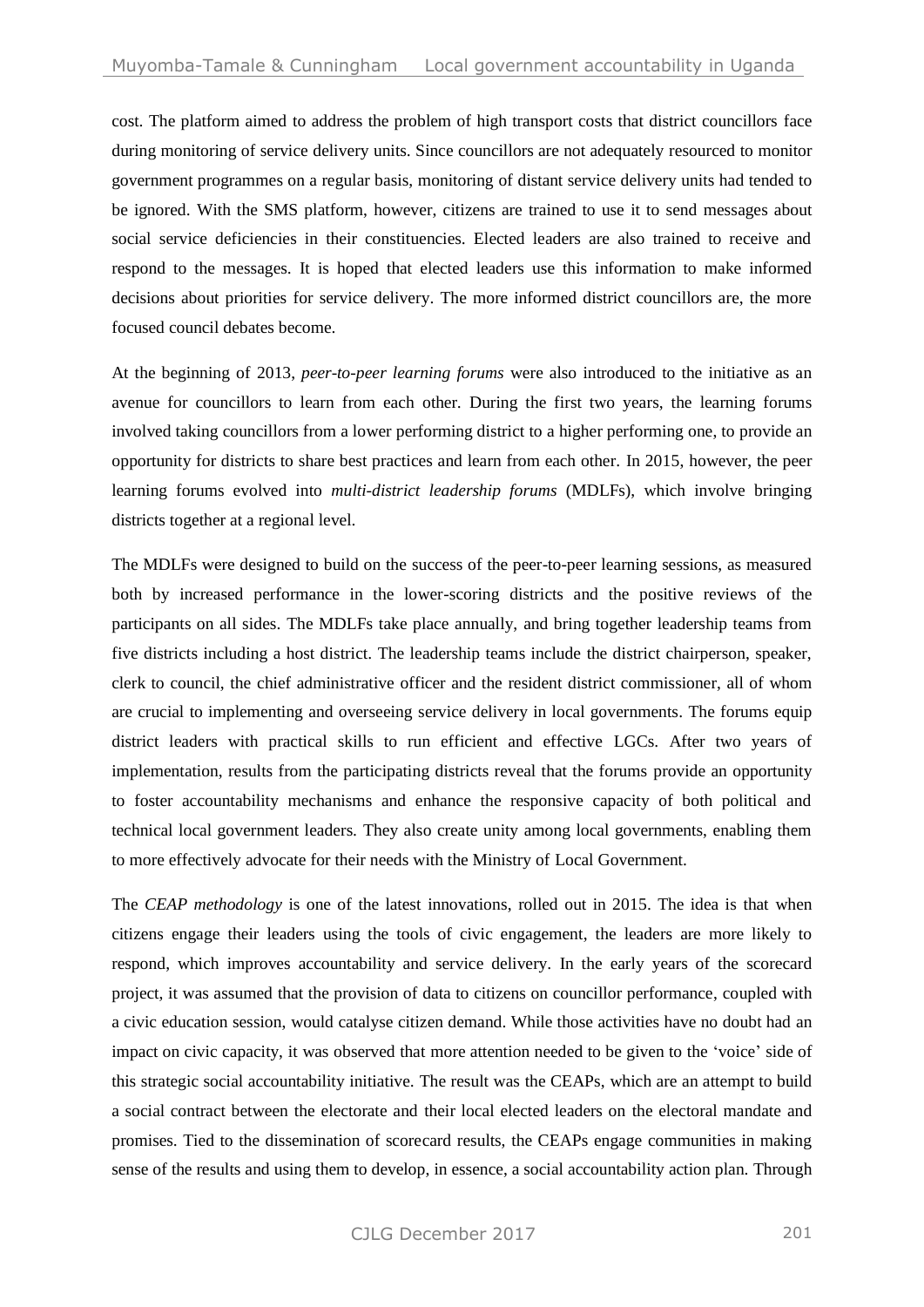this process, citizens not only deepen their understanding of the mandated roles and responsibilities of their local elected officials, but they also come to better understand their own rights and responsibilities as citizens, both of which are essential for holding their leaders accountable and engaging in the demand side of democracy. The CEAPs are implemented as part of the civic engagement meetings. At the close of the meeting, which is facilitated by a local CSO, citizens present their plan to their local government officials and agree with them on a timeline for implementation, progress reports, and monitoring. This process has built local government capacity in the parameter of 'Contact with Electorates', and has helped them achieve higher scores in this performance area. Finally, the CEAPs have been integrated into the MDLFs as important documents to consider when leadership teams develop their own action plans for improving local governance, accountability and service delivery in their districts.

#### **Annual review of the scorecard**

Oversight of the scorecard initiative is provided by a local government expert task group which comprises local government technical and political leaders,<sup>9</sup> CSOs,<sup>10</sup> the Ministry of Local Government,<sup>11</sup> members of parliament  $(MPs)^{12}$  and academics.<sup>13</sup> The task group is hosted by ACODE and ULGA and meets biannually to review the scorecard methodology and address technical gaps raised by the assessments. The task group has been instrumental in ensuring that the parameters and indicators are not only credible and fair, but also aligned to address policy gaps. The task group members therefore refine the methodology and provide guidance on any innovations.

The emphasis on refining the assessment methodology and building local government capacity initially took precedence over building channels for the demand of upward accountability from local to central government in accordance with the LGCSCI theory of change (Bainomugisha et al. 2015, p. 17). The theory of change posits that by monitoring the performance of LGCs and providing information about their performance to the electorate, citizens will demand accountability from their elected officials. . However, stakeholder reflections and a formal evaluation of the first phase of the project (2009 to 2012) pointed to the need for more work to maximise the uptake of policy recommendations that stem from the assessment process. The annual national-level synthesis report of findings across the scorecard districts includes multiple recommendations to central government for new or revised policy and practices that would give local government the resources needed to fully carry out its mandates under decentralisation.

 $\overline{a}$ 

<sup>9</sup> Seven in total including district chairpersons, district speakers, councillors and chief administrative officers.

<sup>&</sup>lt;sup>10</sup> Two members are selected from likeminded CSOs at the national level.

<sup>&</sup>lt;sup>11</sup> The Ministry is represented by a commissioner in charge of local council development.

<sup>&</sup>lt;sup>12</sup> Two members of parliament are selected who were previously local government leaders.

<sup>&</sup>lt;sup>13</sup> Representatives of the academia are selected from the College of Humanities and Social Sciences with professors knowledgeable in the field of governance.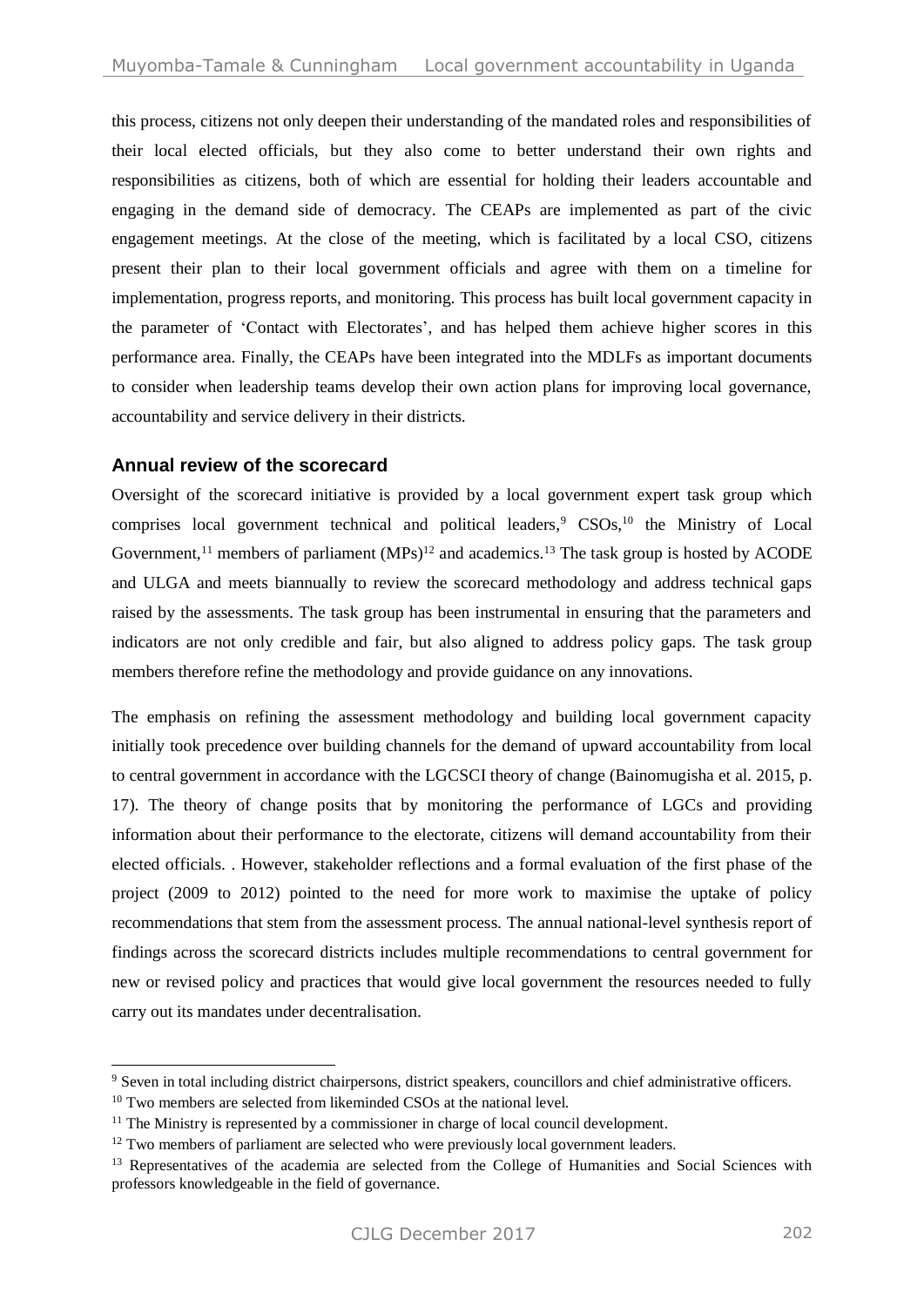In 2017, the Local Government Parliamentary Forum was launched with the goal of strengthening the link between LGCs and the central government. The purpose of the forum is to foster dialogue and bridge the gap between local governments (frontline service providers) and legislators. Meetings of the forum are held quarterly, bringing together MPs, local government leaders and CSOs from across the country. The forum is a strategic platform to debate the recommendations emerging from the districts and synthesise scorecard reports to influence policy and ensure responsive, efficient and effective service delivery at local government level.

## **Discussion**

While there are still improvements and adjustments to be made, the scorecard initiative has registered a number of tangible positive results. Political leaders are now more aware of their mandate, and the performance of district councils and individual councillors has improved. Discussions in many district councils focus more on service delivery, and the increase in the level of record-keeping is commendable, with more councillors using their diaries to keep track of the progress of their work. Conflicts which had riddled a number of local governments during the first two years of the assessment have been resolved, as district leaders came to realise the impact of these conflicts on their district's performance.<sup>14</sup> On an individual level, councillor monitoring of NPPA services has greatly improved, though work remains to be done on consistent report-writing and follow-up.

An external evaluation of LGCSCI in October 2014 found that the effectiveness of the initiative in boosting councillor performance is directly related to its methodology and tools (Democratic Governance Facility 2014). The strength of the research underpinning the initiative is also recognised at central government level, as findings from the LGCSCI were an important resource during the process of reviewing the Local Government Act in December 2015. After Uganda's local elections in 2016, ACODE partnered with ULGA to train the new district councils in the 33 project districts at a time when government did not have sufficient funding for the activity. However, perhaps the greatest testament to the value of the project so far is the fact that, while many councillors had reservations and disagreements about the project during the initial years, now other districts are requesting to be included in the LGCSCI. Ranking performance has helped to deepen democratic decentralisation by creating healthy competition among local leaders, which enhances their performance.

# **Conclusion**

 $\overline{a}$ 

Drawing on the engagement with the scorecard process, district political leaders have expressed increasing confidence in their ability to do their work more effectively (Bainomugisha et al. 2015). One particularly positive impact documented by ACODE was the outcome of the 2016 general elections in Uganda, which pointed to the scorecard's impact on voters' choices and decision-making.

<sup>&</sup>lt;sup>14</sup> Mbarara District is a good example where the conflict between the district chairperson and sections of the council was resolved after ACODE organised three conflict resolutions clinics between 2014 and 2016.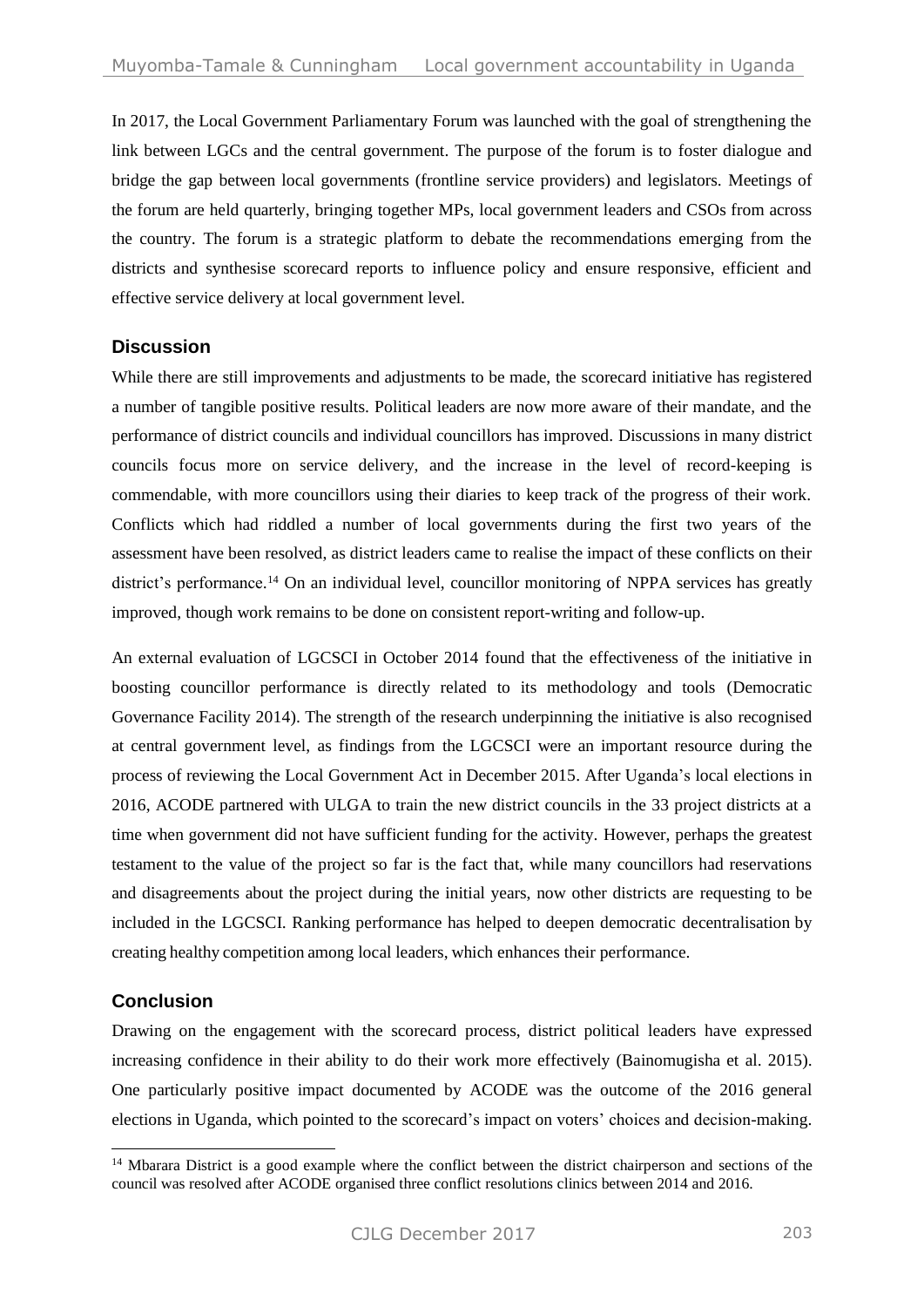During the campaigns, a number of district leaders with relatively good performance used their scorecard results in their campaign materials and were re-elected.<sup>15</sup> A number of former councillors who have gone on to be elected to parliament have campaigned using their previous scorecard performance. Some successful candidates attributed their political success to the capacity-building interventions that have been consistently implemented under the initiative. As a social accountability tool, the scorecard methodology has positively influenced political processes that in turn have a bearing on the economic and social welfare of the lives of citizens.

## **Acknowledgement**

Sections of this paper are drawn from Bainomugisha, A., Muyomba-Tamale, L., Muhwezi, W.W., Cunningham, K., Ssemakula, E.G., Bogere, G. and Rhoads, R. (2014) *Local government councils scorecard report 2013/14: A combination of gains, reversals and reforms*. ACODE Policy Research Series No. 64.

## **Declaration of conflicting interest**

The authors declared no potential conflicts of interest with respect to the research, authorship, and/or publication of this article. Lillian Muyomba-Tamale is a Research Fellow at ACODE while Kiran Cunningham is a Research Associate at ACODE.

## **Funding**

The authors received no financial support for the research, authorship, and/or publication of this article.

## **References**

-

- <span id="page-17-1"></span>Azfar, O., Livingston, J. and Meagher, P. (2006) Decentralization in Uganda. In: Bardhan, P. and Mookherjee, D. (eds) *Decentralization and local governance in developing countries: A comparative perspective* (pp. 223–257). Cambridge, MA: The MIT Press.
- <span id="page-17-3"></span>Bainomugisha, A., Muyomba-Tamale, L., Muhwezi, W.W., Cunningham, K., Ssemakula, E.G., Bogere, G. and Rhoads, R. (2014) *Local government councils scorecard report 2013/14: A combination of gains, reversals and reforms*. ACODE Policy Research Series No. 64. Kampala: ACODE.
- Bainomugisha, A., Muyomba-Tamale, L., Muhwezi, W.W., Cunningham, K., Ssemakula, E. G., Bogere, G. and Mbabazi, J. (2015) *Local government councils scorecard assessment 2014/2015 local government council.* ACODE Policy Research Series No. 70*.* Kampala: ACODE
- <span id="page-17-2"></span>Bardhan, P.K. and Mookherjee, D. (2006) *Decentralization and local governance in developing countries: A comparative perspective*. Cambridge, MA: The MIT Press.
- <span id="page-17-0"></span>Bashaasha, B., Mangheni, M.N. and Nkonya, E. (2011) *Decentralization and rural service delivery in Uganda*. IFPRI Discussion Paper 01063. Washington, DC: International Food Policy Research Institute.
- Cornwall, A. and Leach, M. (2010) *Putting the politics back into 'public engagement': Participation, mobilization and citizenship in the shaping of health services*. Brighton: IDS.

<sup>&</sup>lt;sup>15</sup> Across the whole country, only 17% of incumbent councillors were returned in the 111 districts in Uganda. However, in the 30 districts where the scorecard was implemented 42% of incumbents were re-elected to various positions in the district councils. In districts such as Moroto, Lira and Nakapiripirit, the return rate was as high as 75%, 74% and 64% respectively.